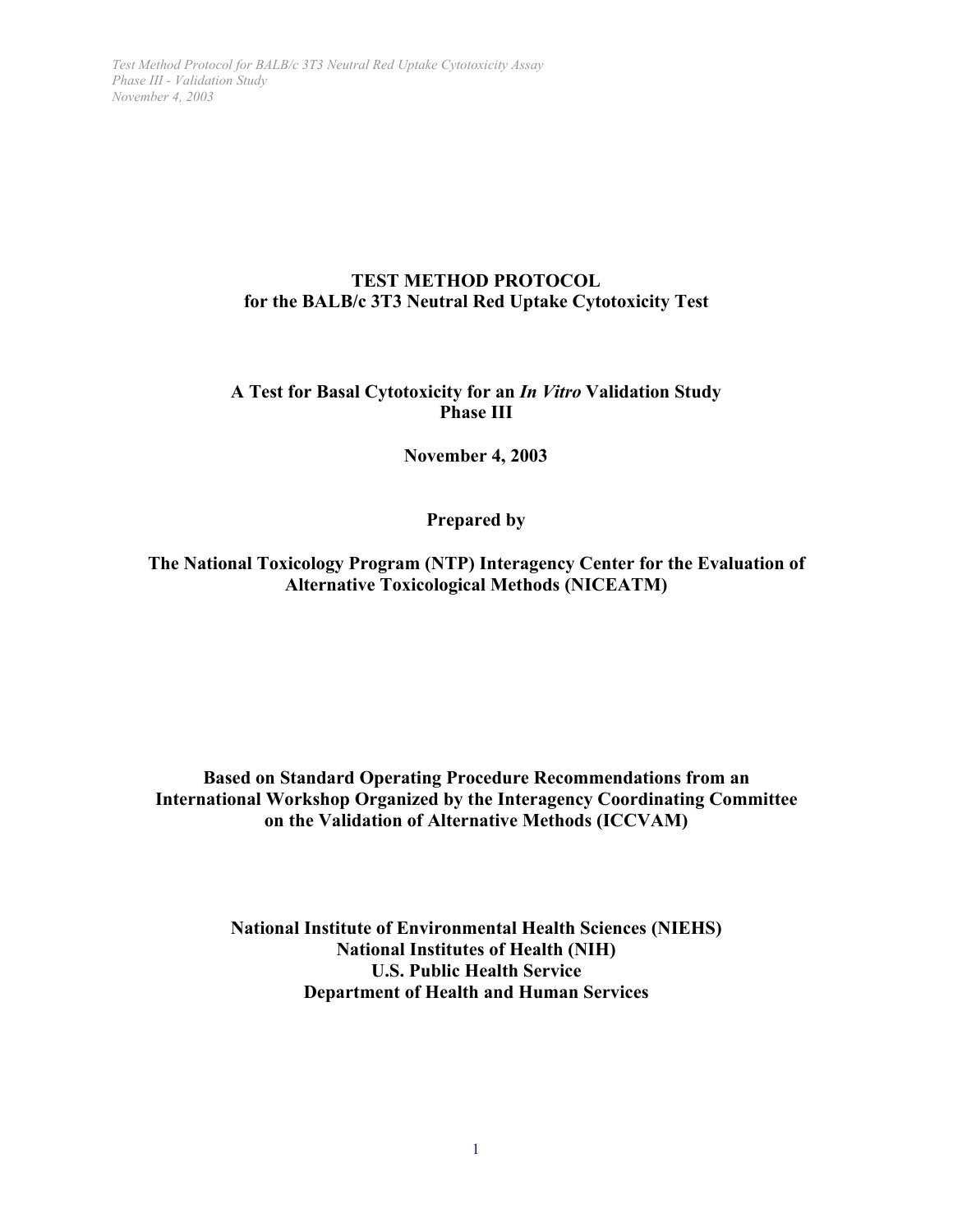# **TEST METHOD PROTOCOL**

# **The BALB/c 3T3 Neutral Red Uptake Cytotoxicity Test A Test for Basal Cytotoxicity Phase III**

### **I. PURPOSE**

The purpose of this study is to evaluate the cytotoxicity of test chemicals using the BALB/c 3T3 Neutral Red Uptake (NRU) cytotoxicity test. The data will be used to evaluate the intra- and interlaboratory reproducibility of the assay and effectiveness of the cytotoxicity assay to predict the starting doses for rodent acute oral systemic toxicity assays. This test method protocol outlines the procedures for performing the cytotoxicity test and supports the *in vitro* validation study organized by NICEATM and the European Centre for the Validation of Alternative Methods (ECVAM) and sponsored by NIEHS, U.S. Environmental Protection Agency, and ECVAM. This test method protocol applies to all personnel involved with performing the cytotoxicity assay.

# **A. BALB/c 3T3 Neutral Red Uptake Cytotoxicity Test**

The 3T3 NRU test will be performed to analyze the *in vitro* toxicity of 60 blinded/coded test chemicals. This test will be used to determine  $IC_{20}$ ,  $IC_{50}$ , and  $IC_{80}$  values for the predetermined set of test chemicals of varying toxicities.

### **II. SPONSOR**

| A. Name:           | National Institute of Environmental Health Sciences (NIEHS); The<br>National Toxicology Program (NTP) Interagency Center for the<br>Evaluation of Alternative Toxicological Methods (NICEATM) |  |  |  |  |  |
|--------------------|-----------------------------------------------------------------------------------------------------------------------------------------------------------------------------------------------|--|--|--|--|--|
| <b>B.</b> Address: | P.O. Box 12233<br>Research Triangle Park, NC 27709                                                                                                                                            |  |  |  |  |  |
| C. Representative: | Named Representative                                                                                                                                                                          |  |  |  |  |  |

# **III. IDENTIFICATION OF TEST AND CONTROL SUBSTANCES**

|           | A. Test Chemicals: |                     | <b>Blinded Chemicals (60)</b>                 |  |  |  |  |  |
|-----------|--------------------|---------------------|-----------------------------------------------|--|--|--|--|--|
| <b>B.</b> | Controls:          | Positive:           | Sodium Lauryl Sulfate                         |  |  |  |  |  |
|           |                    | Vehicle (Negative): | Assay medium (DMEM containing 5% NBCS,        |  |  |  |  |  |
|           |                    |                     | 4 mM L-Glutamine, 100 IU/mL Penicillin,       |  |  |  |  |  |
|           |                    |                     | 100 μg/mL Streptomycin)                       |  |  |  |  |  |
|           |                    | Solvent:            | Assay medium, DMSO, or ethanol directed by    |  |  |  |  |  |
|           |                    |                     | the Study Management Team, for preparation of |  |  |  |  |  |
|           |                    |                     | test chemicals                                |  |  |  |  |  |

# **IV. TESTING FACILITY AND KEY PERSONNEL**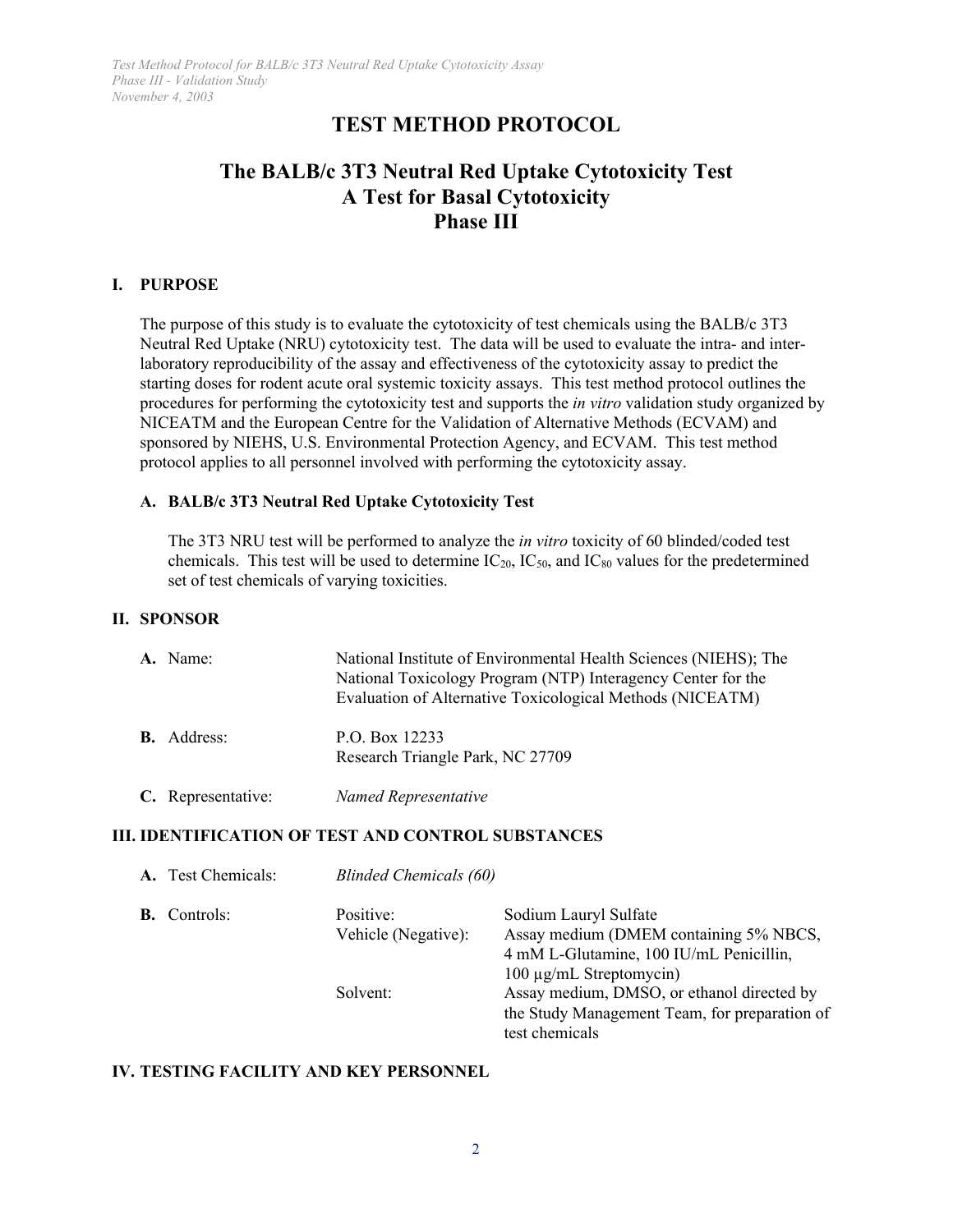# **A. Facility Information**

- 1) Name:
- 2) Address:
- 3) Study Director:
- 4) Laboratory Technician(s):
- 5) Scientific Advisor:
- 6) Quality Assurance Director:
- 7) Safety Manager:
- 8) Facility Management:

#### **B. Test Schedule**

- 1) Proposed Experimental Initiation Date:
- 2) Proposed Experimental Completion Date:
- 3) Proposed Report Date:

#### **V. TEST SYSTEM**

The NRU cytotoxicity assay procedure is a cell survival/viability chemosensitivity assay based on the ability of viable cells to incorporate and bind neutral red (NR), a supravital dye. NR is a weak cationic dye that readily penetrates cell membranes by non-ionic diffusion and accumulates intracellularly in lysosomes. Alterations of the cell surface or the sensitive lysosomal membrane lead to lysosomal fragility and other changes that gradually become irreversible. Such changes brought about by the action of xenobiotics result in a decreased uptake and binding of NR. It is thus possible to distinguish between viable, damaged, or dead cells, which is the basis of this assay.

Healthy mammalian cells, when maintained in culture, continuously divide and multiply over time. A toxic chemical, regardless of site or mechanism of action, will interfere with this process and result in a reduction of the growth rate as reflected by cell number. Cytotoxicity is expressed as a concentration dependent reduction of the uptake of the NR after chemical exposure thus providing a sensitive, integrated signal of both cell integrity and growth inhibition.

# **VI. DEFINITIONS**

**A.** *Hill function*: a four parameter logistic mathematical model relating the concentration of test chemical to the response being measured in a sigmoidal shape.

$$
Y = Bottom + \frac{Top - Bottom}{1 + 10^{\text{(logIC50 - X)HillSlope}}}
$$

where  $Y =$  response,  $X$  is the logarithm of dose (or concentration), Bottom is the minimum response, Top is the maximum response, logIC50 is logarithm of X at the response midway between Top and Bottom, and HillSlope describes the steepness of the curve.

**B***. Documentation*: all methods and procedures will be noted in a Study Workbook; logs will be maintained for general laboratory procedures and equipment (e.g., media preparation, test chemical preparation, incubator function); all optical density data obtained from the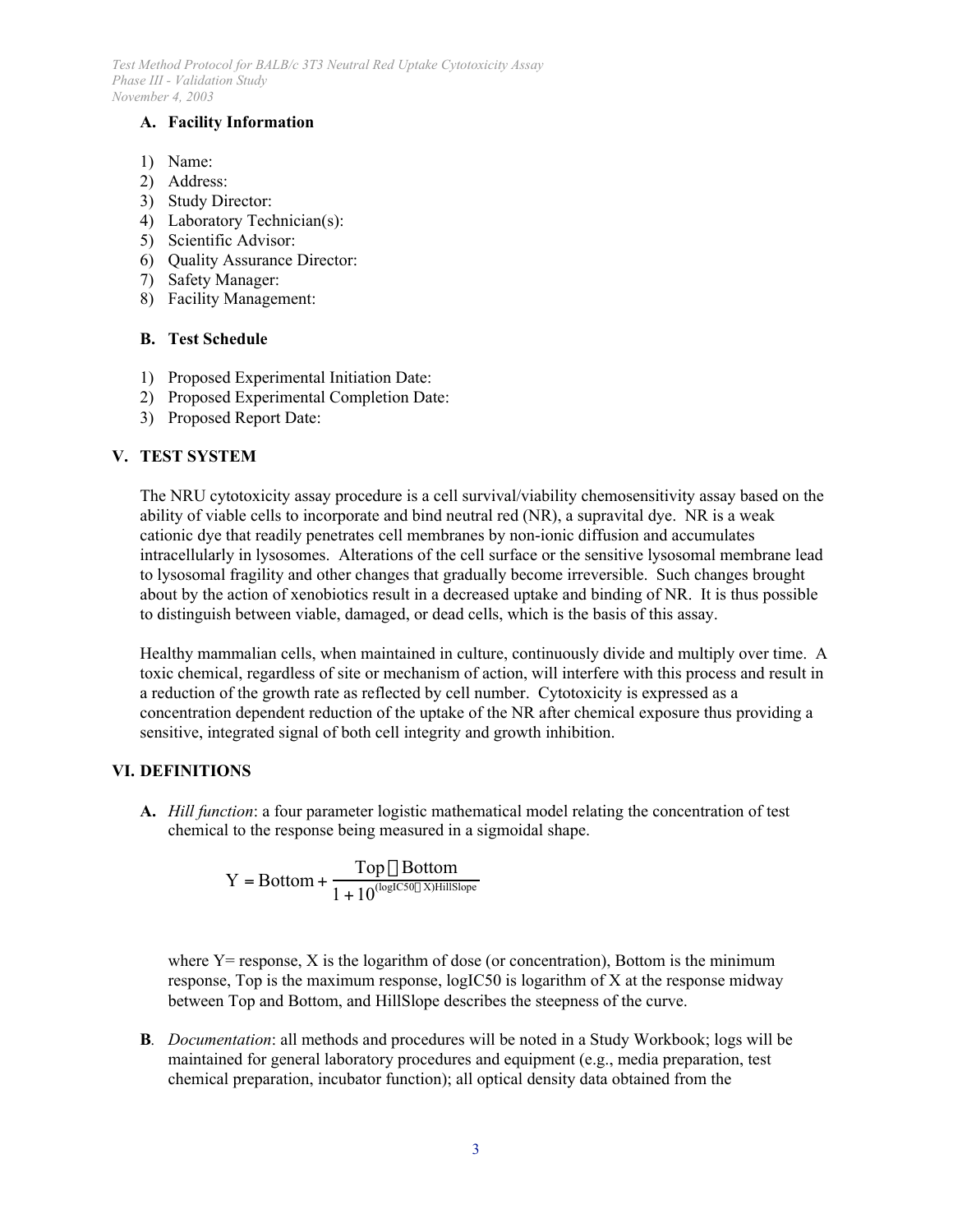> spectrophotometer plate reader will be saved in electronic and paper formats; all calculations of ICx values and other derived data will be in electronic and paper format; all data will be archived.

### **VII. PROCEDURES**

#### **A. Materials**

#### **1. Cell Lines**

BALB/c 3T3 cells, clone 31 CCL-163, LGC Reference Materials, Customer Service, Queens Road, Teddington, Middlesex, TW110LY, UK CCL-163, American Type Culture Collection [ATCC], Manassas, VA, USA)

#### **2. Technical Equipment**

[Note: Suggested brand names/vendors are listed in parentheses. Equivalents may be used.]

- a) Incubator:  $37^{\circ}\text{C} \pm 1^{\circ}\text{C}$ ,  $90\% \pm 5\%$  humidity,  $5.0\% \pm 1\%$  CO<sub>2</sub>/air
- b) Laminar flow clean bench/cabinet (standard: "biological hazard")
- c) Water bath:  $37^{\circ}C \pm 1^{\circ}C$
- d) Inverse phase contrast microscope
- e) Sterile glass tubes with caps (e.g., 5 mL)
- f) Centrifuge (optionally: equipped with microtiter plate rotor)
- g) Laboratory balance
- h) 96-well plate spectrophotometer (i.e., plate reader) equipped with 540 nm  $\pm$  10 nm filter
- i) Shaker for microtiter plates
- j) Cell counter or hemocytometer
- k) Pipetting aid
- l) Pipettes, pipettors (multi-channel and single channel; multichannel repeater pipette), dilution block
- m) Cryotubes
- n) Tissue culture flasks (e.g.,  $75 80 \text{ cm}^2$ ,  $25 \text{ cm}^2$ )
- o) 96-well flat bottom tissue culture microtiter plates (e.g., Nunc # 167 008; Falcon tissue culture-treated)
- p) pH paper (wide and narrow range)
- q) Multichannel reagent reservoir
- r) Waterbath sonicator
- s) Magnetic stirrer
- t) Antistatic bar ionizer/antistatic gun (optional for neutralizing static on 96-well plates)
- u) Dry heat block (optional)
- v) Adhesive film plate sealers (e.g., Excel Scientific SealPlate<sup> $\text{m}$ </sup>,Cat # STR-SEAL-PLT or equivalent)
- w) Vortex mixer
- x) Filters/filtration devices

[Note: Tissue culture flasks and microtiter plates should be prescreened to ensure that they adequately support the growth of 3T3 cells. Multi-channel repeater pipettes may be used for plating cells in the 96-well plates, dispensing plate rinse solutions, NR medium, and desorb solution. Do not use the repeater pipette for dispensing test chemicals to the cells.]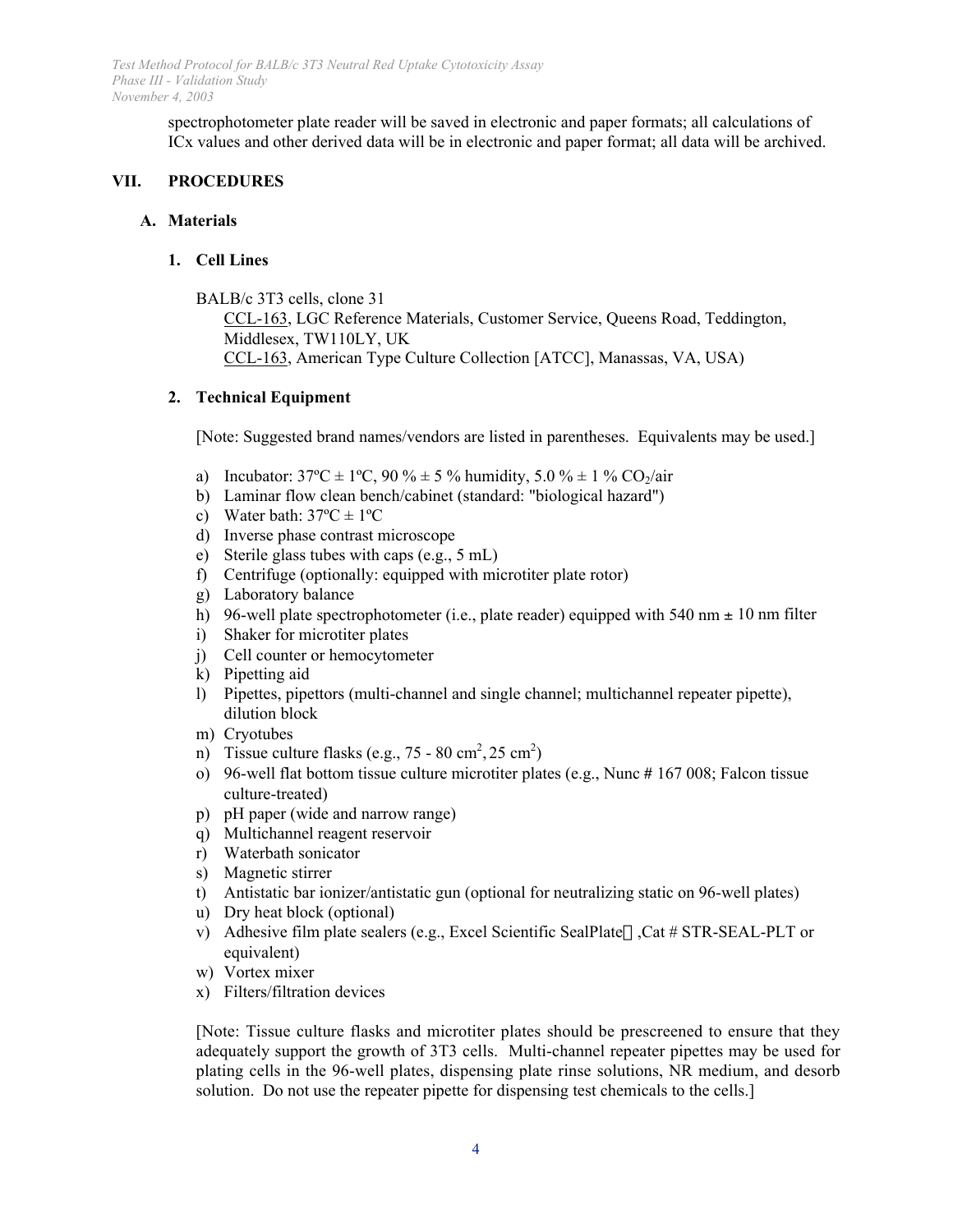# **3. Chemicals, Media, and Sera**

- a) Dulbecco's Modification of Eagle's Medium (DMEM) without L-Glutamine; should have high glucose [4.5gm/l] (e.g., ICN-Flow Cat. No. 12-332-54)
- b) L-Glutamine 200 mM (e.g., ICN-Flow # 16-801-49)
- c) New Born Calf Serum (NBCS or NCS) (e.g., Biochrom # SO 125)
- d) 0.05 % Trypsin/0.02 % EDTA solution (e.g., SIGMA T 3924, ICN-Flow, # 16891-49)
- e) Phosphate buffered saline (PBS) without  $Ca^{2+}$  and  $Mg^{2+}$ (for trypsinization)
- f) Hanks' Balanced Salt Solution (HBSS) without  $Ca^{2+}$  and  $Mg^{2+}$ (CMF-HBSS)
- g) Dulbecco's Phosphate Buffered Saline (D-PBS) [formulation containing calcium and magnesium cations; glucose optional] (for rinsing)
- h) Penicillin/streptomycin solution (e.g. ICN-Flow # 16-700-49)
- i) Neutral Red (NR) Dye tissue culture-grade; liquid form (e.g., SIGMA N 2889); powder form (e.g., SIGMA N 4638)
- j) Dimethyl sulfoxide (DMSO), U.S.P. analytical grade (Store under nitrogen  $(\partial \Omega)$  -20°C)
- k) Ethanol (ETOH), U.S.P. analytical grade (100 %, non-denatured for test chemical preparation; 95 % can be used for the desorb solution)
- l) Glacial acetic acid, analytical grade
- m) Distilled  $H_2O$  or any purified water suitable for cell culture and NR desorb solution (sterile)
- n) Sterile/non-sterile paper towels (for blotting 96-well plates)

[Note: Due to lot variability of NBCS/NCS, first check a lot for growth stimulating properties with 3T3 cells (approximately 20-24 h doubling time) and then reserve a sufficient amount of NBCS/NCS. May use pre-tested serum lot from Phases Ia, Ib, and II of the validation study if the serum has been stored under appropriate conditions and shelf-life has not expired.]

# **B. Preparations of Media and Solutions**

[Note: All solutions (except NR stock solution, NR medium and NR desorb), glassware, pipettes, etc., shall be sterile and all procedures should be carried out under aseptic conditions and in the sterile environment of a laminar flow cabinet (biological hazard standard). All methods and procedures will be adequately documented.]

# **1. Media**

DMEM (buffered with sodium bicarbonate) supplemented with (final concentrations in DMEM are quoted):

a) for freezing (Freeze Medium); contains 2X concentration of NBCS/NCS and DMSO of final freezing solution 40 % NBCS/NCS

| TV 70 | 13DCD/133   |
|-------|-------------|
| 20 %  | <b>DMSO</b> |

b) for routine culture (Routine Culture Medium) 10 % NBCS/NCS 4 mM Glutamine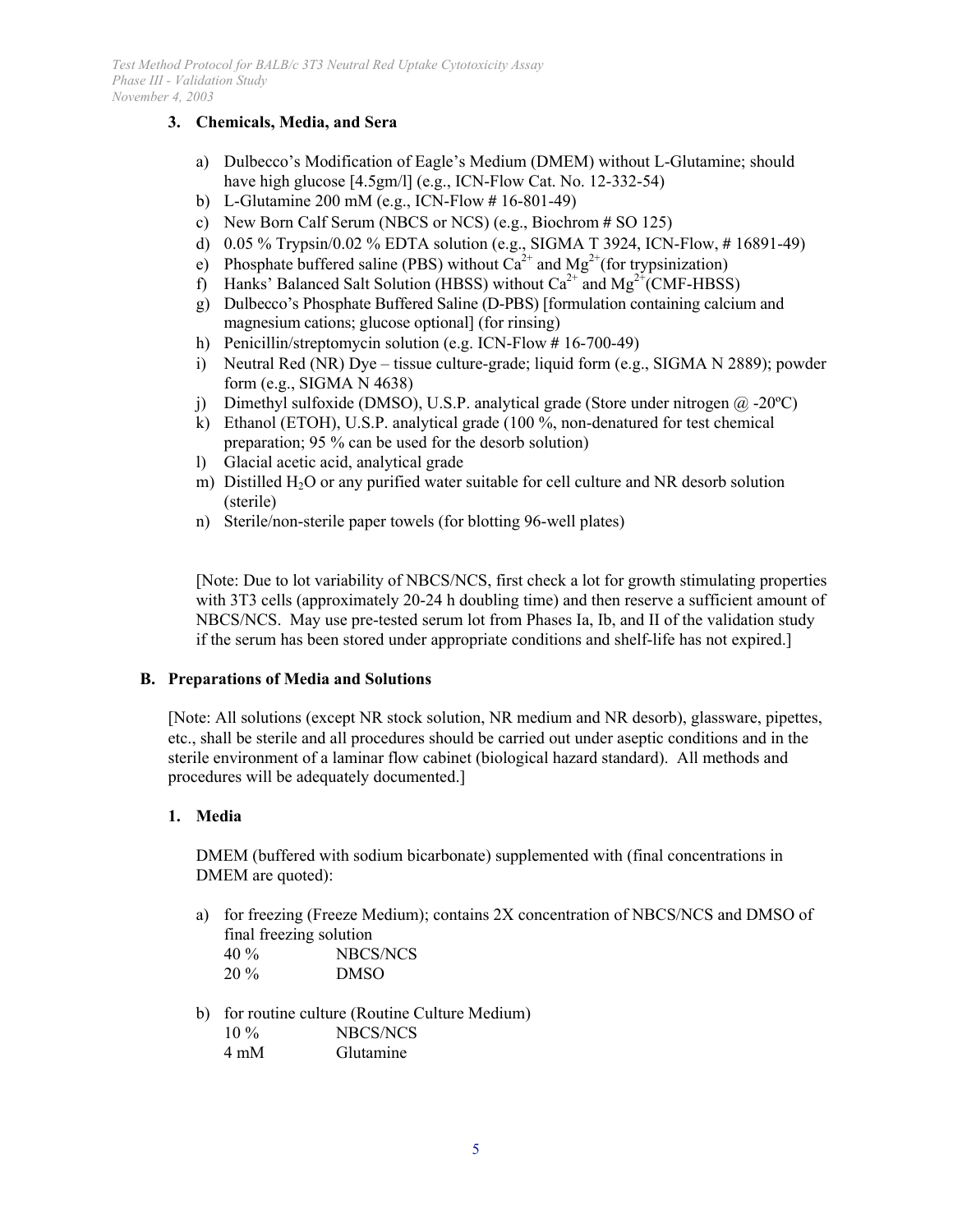- c) for test chemical dilution (Chemical Dilution Medium) 4 mM Glutamine 200 IU/mL Penicillin 200 µg/mL Streptomycin
- d) for dilution of NR stock solution (NR Dilution Medium)

| $5\%$          | NBCS/NCS     |
|----------------|--------------|
| $4 \text{ mM}$ | Glutamine    |
| $100$ IU/mL    | Penicillin   |
| $100 \mu g/mL$ | Streptomycin |

[Note: The Chemical Dilution Medium with test chemical will dilute the serum concentration of the Routine Culture Medium in the test plate to 5 %. Serum proteins may mask the toxicity of the test substance, but serum cannot be totally excluded because cell growth is markedly reduced in its absence.]

Completed media formulations should be kept at approximately  $2-8^{\circ}$  C and stored for no longer than two weeks.

# **2. Neutral Red (NR) Stock Solution**

The liquid tissue culture-grade stock NR Solution will be the first choice for performing the assay (e.g., SIGMA #N2889, 3.3 mg/mL). Store liquid tissue culture-grade NR Stock Solution at the storage conditions and shelf-life period recommended by the manufacturer.

If the liquid form is not available, the following formulation can be prepared.

EXAMPLE:  $0.25$  g NR Dye powder in 100 mL H<sub>2</sub>O

The NR Stock Solution (powder in water) should be stored in the dark at room temperature for up to two months.

# **3. Neutral Red (NR) Medium**

EXAMPLE: 0.758 mL (3.3 mg NR dye/mL solution) NR Stock Solution 99.242 mL NR Dilution Medium (pre-warmed to 37 C)

The final concentration of the NR Medium is  $25 \mu g N R$  dye/mL and aliquots will be prepared on the day of application.

[Note: The NR Medium shall be filtered (e.g., Millipore filtering,  $0.2 - 0.45$  um pore size) to reduce NR crystals. Aliquots of the NR Medium should be maintained at 37 C (e.g., in a waterbath) before adding to the cells and used within 30 min of preparation but also used within 15 min after removing from 37 C storage.

# **4. Ethanol/Acetic Acid Solution (NR Desorb)**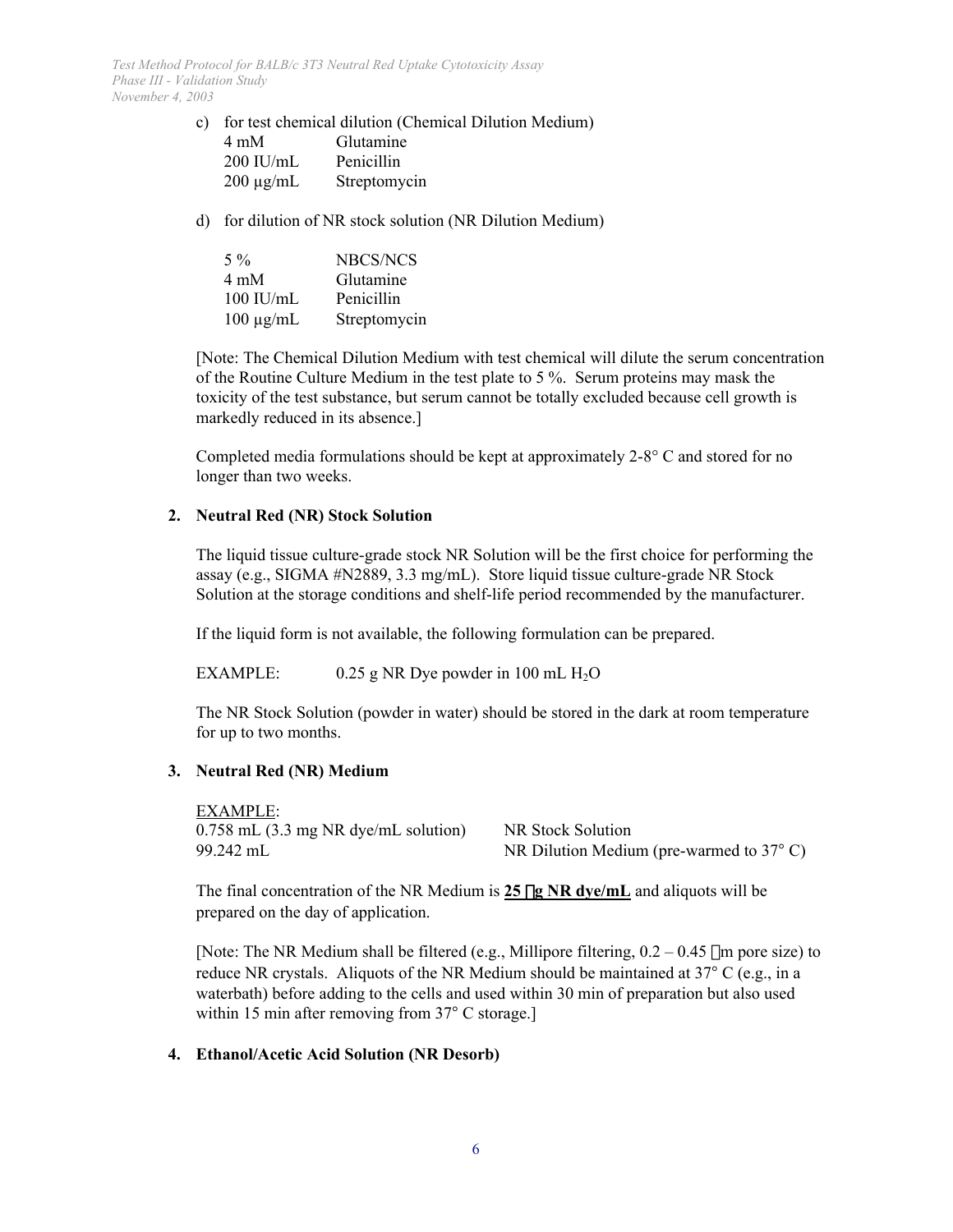| $1\%$ | Glacial acetic acid solution |
|-------|------------------------------|
| 50 %  | Ethanol                      |
| 49 %  | H <sub>2</sub> O             |

# **C. Methods**

#### **1. Cell Maintenance and Culture Procedures**

BALB/c 3T3 cells are routinely grown as a monolayer in tissue culture grade flasks (e.g., 75 - 80 cm<sup>2</sup>) at 37°C  $\pm$  1°C, 90 %  $\pm$  5 % humidity, and 5.0 %  $\pm$  1 % CO<sub>2</sub>/air. The cells should be examined on a daily (i.e., on workdays) basis under a phase contrast microscope, and any changes in morphology or their adhesive properties noted in a Study Workbook.

# **2. Receipt of Cryopreserved BALB/c 3T3 Cells**

Upon receipt of cryopreserved BALB/c 3T3 cells, the vial(s) of cells shall be stored in a liquid nitrogen freezer until needed.

#### **3. Thawing Cells**

Thaw cells by putting ampules into a water bath at  $37^{\circ}C \pm 1^{\circ}C$ . Leave for as brief a time as possible.

- a) Resuspend the cells in pre-warmed Routine Culture Medium and transfer into pre-warmed Routine Culture Medium in a tissue-culture flask.
- b) Incubate at  $37^{\circ}\text{C} \pm 1^{\circ}\text{C}$ ,  $90\% \pm 5\%$  humidity, and  $5.0\% \pm 1\%$  CO<sub>2</sub>/air.
- c) When the cells have attached to the bottom of the flask (within 4 to 24 h), decant the supernatant and replace with fresh pre-warmed (37ºC) medium. Culture as described above.
- d) Passage at least two times before using the cells in a cytotoxicity test.

A fresh batch of frozen cells from the stock lot of cells should be thawed out and cultured approximately every two months. This period resembles a sequence of about 18 passages.

#### **4. Routine Culture of BALB/C 3T3 Cells**

When cells exceed 50 % confluence (but less than 80 % confluent) they should be removed from the flask by trypsinization:

- a) Decant medium, briefly rinse cultures with 5 mL PBS or Hanks' BSS (without  $Ca^{2+}$ ,  $Mg^{2+}$ ) per 25 cm<sup>2</sup> flask (15 mL per 75 cm<sup>2</sup> flask). Wash cells by gentle agitation to remove any remaining serum that might inhibit the action of the trypsin.
- b) Discard the washing solution. Repeat the rinsing procedure and discard the washing solution.
- c) Add 1-2 mL trypsin-EDTA solution per 25 cm<sup>2</sup> to the monolayer for a few seconds (e.g., 15-30 seconds).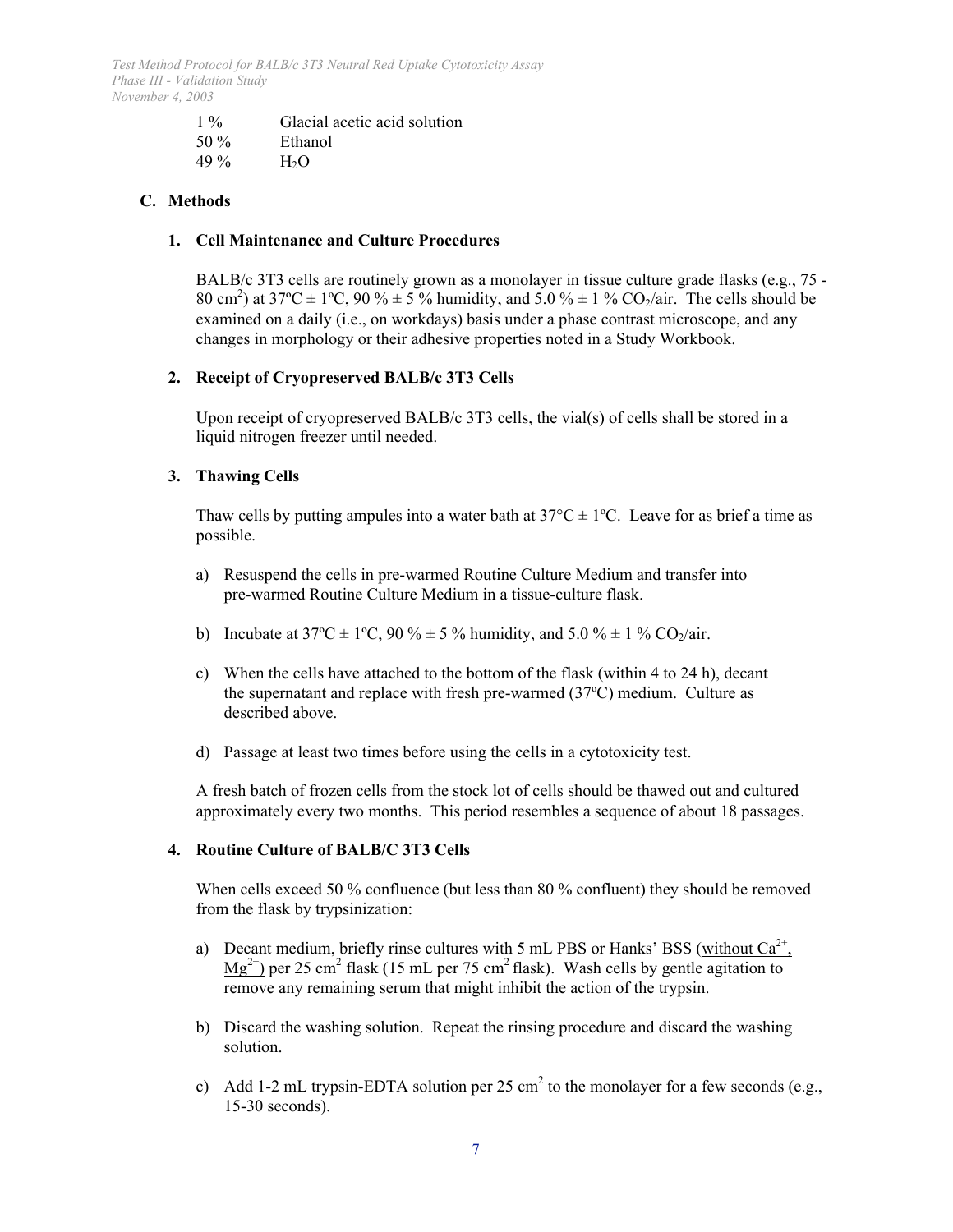- d) Remove excess trypsin-EDTA solution and incubate the cells at room temperature.
- e) After 2-3 minutes (min), lightly tap the flask to detach the cells into a single cell suspension.

# **5. Cell Counting**

After detaching the cells, add 0.1-0.2 mL of pre-warmed (37ºC) Routine Culture Medium/cm<sup>2</sup> to the flask (e.g., 2.5 mL for a  $25 \text{ cm}^2$  flask). Disperse the monolayer by gentle trituration. It is important to obtain a single cell suspension for exact counting. Count a sample of the cell suspension obtained using a hemocytometer or cell counter (e.g., Coulter counter).

#### **6. Subculture of Cells**

After determination of cell number, the culture can be sub-cultured into other flasks or seeded into 96-well microtiter plates. BALB/c 3T3 cells are routinely passaged at suggested cell densities as listed in the table (approximate doubling time is 20-24 h). The individual laboratories will need to determine and adjust the final density to achieve appropriate growth.

| Days in Culture | <b>Seeding Density</b>   | Total Cells per 25 cm <sup>2</sup> | Total Cells per 75 cm <sup>2</sup> |  |  |
|-----------------|--------------------------|------------------------------------|------------------------------------|--|--|
|                 | (cells/cm <sup>2</sup> ) | flask                              | flask                              |  |  |
|                 | 16800                    | $4.2 \times 10^{5}$                | $1.26 \times 10^{6}$               |  |  |
|                 | 8400                     | $2.1 \times 10^{5}$                | $6.3 \times 10^{3}$                |  |  |
|                 | $+200$                   | $0.5 \times 10^{-7}$               | 3.15 x 10 <sup>.</sup>             |  |  |

Table 1. Cell Density Guidelines for Subculturing

[Note: It is important that cells have overcome the lag growth phase when they are used for the test.]

**7. Freezing Cells** (procedure required only if current stock of cells is depleted)

Stocks of BALB/c 3T3 cells can be stored in sterile, freezing tubes in a liquid nitrogen freezer. DMSO is used as a cryoprotective agent.

- a) Centrifuge trypsinized cells at approximately 200 x g.
- b) Suspend the cells in cold Routine Culture Medium (half the final freezing volume) so a final concentration of  $1-5x10^6$  cells/mL can be attained.
- c) Slowly add cold Freeze Medium to the cells so that the solvent will equilibrate across the cell membranes. Bring the cell suspension to the final freezing volume. The final cell suspension will be 10 % DMSO. Aliquot the cell suspension into freezing tubes and fill to 1.8 mL.
- d) Place the tubes into an insulated container (e.g., styrofoam trays) and place in a freezer (-70 to -80 $^{\circ}$ C) for 24 h. This gives a freezing rate of approximately 1 $^{\circ}$ C/min. The laboratory needs to ensure that the freezing protocol is applicable to the 3T3 cells and that the cells are viable when removed from cryopreservation.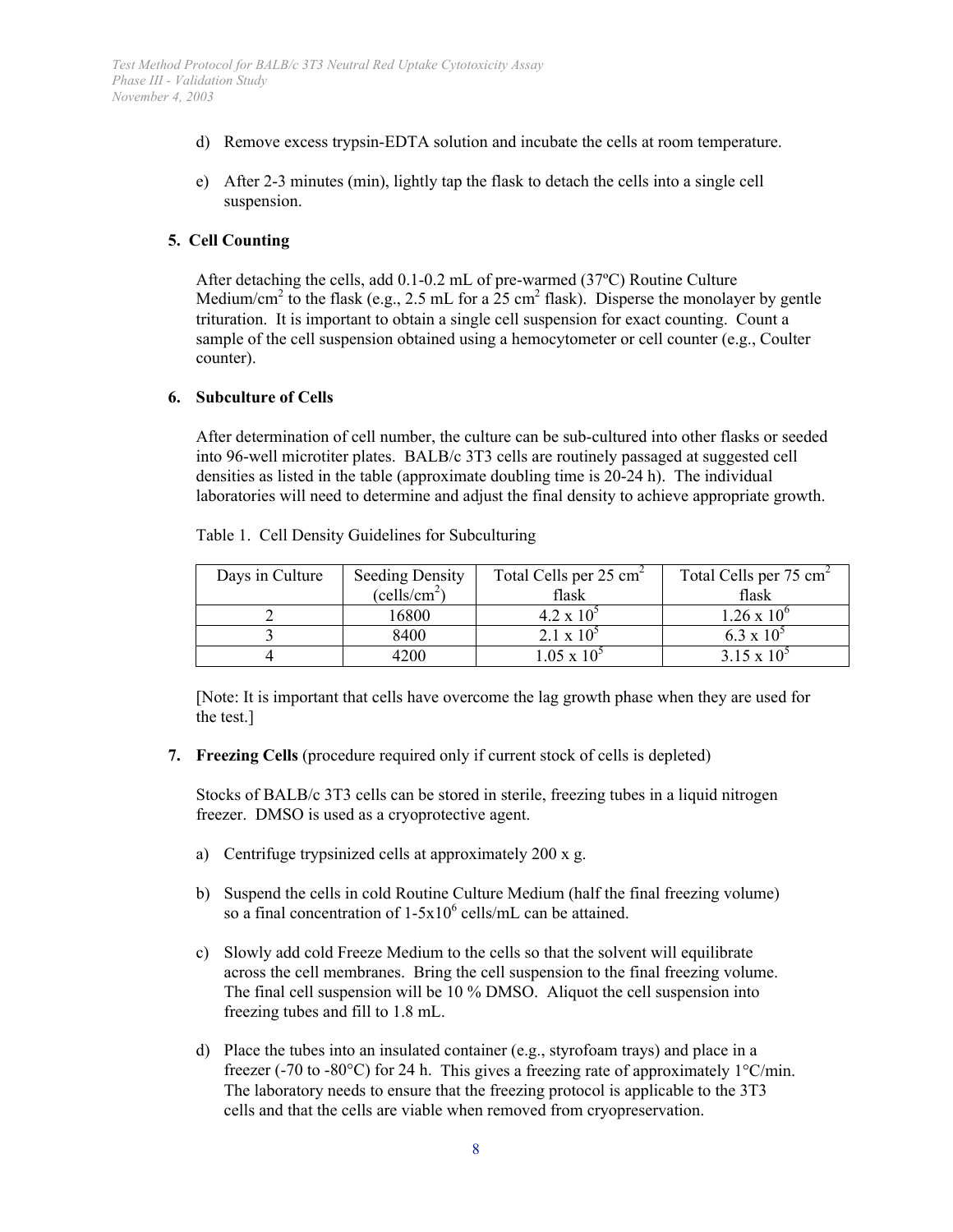e) Place the frozen tubes into liquid nitrogen for storage.

#### **8. Preparation of Cells for Assays**

- a) Cultured cells that are going to be used in seeding the 96-well plates should be fed fresh medium the day before subculturing to the plates. On the day of plate seeding, prepare a cell suspension of  $2.0 - 3.0x10^4$  cells/mL in Routine Culture Medium. Using a multichannel pipette, dispense 100 µl Routine Culture Medium only into the peripheral wells (blanks) of a 96-well tissue culture microtiter plate (See **Section VII.F.1**). In the remaining wells, dispense 100 µl of a cell suspension of  $2.0 - 3.0x10^4$  cells/mL (= 2.0 –  $3.0x10<sup>3</sup>$  cells/well). The seeding density should be noted to ensure that the cells in the control wells are not overgrown after three days (i.e., 24 h incubation in step **b** and 48 h exposure to test chemicals). Prepare one plate per chemical to be tested.
- b) Incubate cells for  $24 \pm 2$  h ( $37^{\circ}\text{C} \pm 1^{\circ}\text{C}$ ,  $90\% \pm 5\%$  humidity,  $5.0\% \pm 1\%$  CO<sub>2</sub>/air) so that cells form a less than half  $( $50\%$ )$  confluent monolayer. This incubation period assures cell recovery and adherence and progression to exponential growth phase.
- c) Examine each plate under a phase contrast microscope to assure that cell growth is relatively even across the microtiter plate. This check is performed to identify experimental and systemic cell seeding errors. Record observations in the Study Workbook.

#### **9. Determination of Doubling Time**

- needs to be determined in Phase III if there is a change in the lot of cells used. Establish a) A cell doubling time procedure was performed on the initial lot of cells that was used in the first cell culture assays of Phase Ia of the Validation Study. The doubling time only cells in culture and trypsinize cells as per **Section VII.C.4** for subculture. Resuspend cells in NR Dilution Medium (5 % NBCS/NCS). Seed cells at 4200 cells/cm<sup>2</sup>.
- b) Seed five sets of cell culture vessels in triplicate for each cell type (e.g., 15 tissue culture dishes [60mm x 15mm]). Use appropriate volume of culture medium for the culture vessels. Note number of cells placed into each culture dish. Place dishes into the incubators (37°C  $\pm$  1°C, 90 %  $\pm$  5 % humidity, 5.0 %  $\pm$  1 % CO<sub>2</sub>/air).
- c) After  $4 6$  hours (use the same initial measurement time for each subsequent doubling time experiment), remove three culture dishes and trypsinize cells. Count cells using a cell counter or hemocytometer. Cell viability may be determined by dye exclusion (e.g., Trypan Blue; Nigrosin) if Study Director sees a need. Use appropriate size exclusion limits if using a Coulter counter. Determine the total number of cells and document. Repeat sampling at 24 h, 48 h, 72 h, and 96 h post inoculation. Change culture medium at 72 h or sooner in remaining dishes if indicated by pH drop.
- d) Plot cell concentration (per mL of medium) on a log scale against time on a linear scale. Determine lag time and population doubling time. Additional dishes and time are needed if the entire growth curve is to be determined (lag phase, log phase, plateau phase).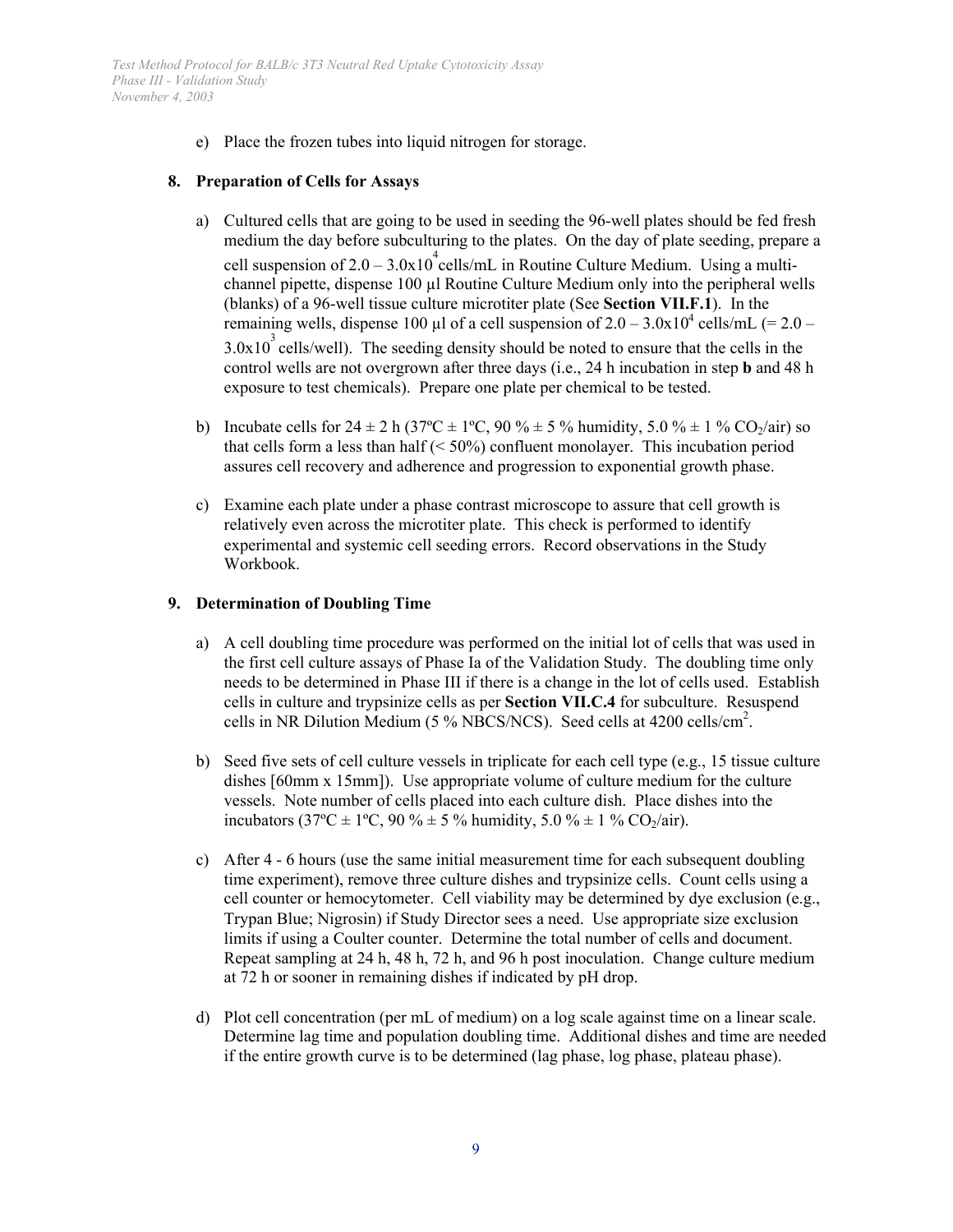# **D. Preparation of Test Chemicals**

The Study Management Team will provide direction on the solvent to be used for each test chemical. [Note: Preparation under red or yellow light is recommended to preserve chemicals that degrade upon exposure to light.]

# **1. Test Chemicals in Solution**

- a) Allow test chemicals to equilibrate to room temperature before dissolving and diluting.
- b) Prepare test chemical immediately prior to use. Test chemical solutions should not be prepared in bulk for use in subsequent tests. Ideally, the solutions must not be cloudy nor have noticeable precipitate. Each stock dilution should have at least 1-2 mL total volume to ensure adequate solution for the test wells in a single 96-well plate. The SMT may direct the Study Director to store an aliquot (e.g., 1 mL) of the highest 2X stock solution (e.g., low solubility chemicals) in a freezer (e.g., -70°C) for use in future chemical analyses.
- c) For chemicals dissolved in DMSO or ethanol, the final DMSO or ethanol concentration for application to the cells must be  $0.5\%$  (v/v) in the vehicle controls and in all of the eight test concentrations.
- d) The stock solution for each test chemical should be prepared at the highest concentration found to be soluble in the solubility test conducted per the *Test Method Protocol for Solubility Determination*. Thus, the highest test concentration applied to the cells in each range finding experiment is:

 0.5 times the highest concentration found to be soluble in the solubility test, if the chemical was soluble in Chemical Dilution Medium, or

 1/200 the highest concentration found to be soluble in the solubility test if the chemical was soluble in ethanol or DMSO.

e) The seven lower concentrations in the range finding experiment would then be prepared by successive dilutions that decrease by one log unit each. The following example illustrates the preparation of test chemical in solvent and the dilution of dissolved test chemical in Chemical Dilution Medium before application to 3T3 cells.

Example: Preparation of Test Chemical in Solvent Using a Log Dilution Scheme

If DMSO was determined to be the preferred solvent at Tier 2 of the solubility test (i.e.,  $200,000 \mu g/mL$ ), dissolve the chemical in DMSO at  $200,000 \mu g/mL$  for the chemical stock solution.

- 1) Label eight tubes  $1 8$ . Add  $0.9$  mL solvent (e.g., DMSO) to tubes  $2 8$ .
- 2) Prepare stock solution of 200,000  $\mu$ g test chemical/mL solvent in tube # 1.
- 3) Add 0.1 mL of 200,000  $\mu$ g/mL dilution from tube #1 to tube #2 to make a 1:10 dilution in solvent (i.e.,  $20,000 \mu g/mL$ ).
- 4) Add 0.1 mL of 20,000  $\mu$ g/mL dilution from tube #2 to tube #3 to make another 1:10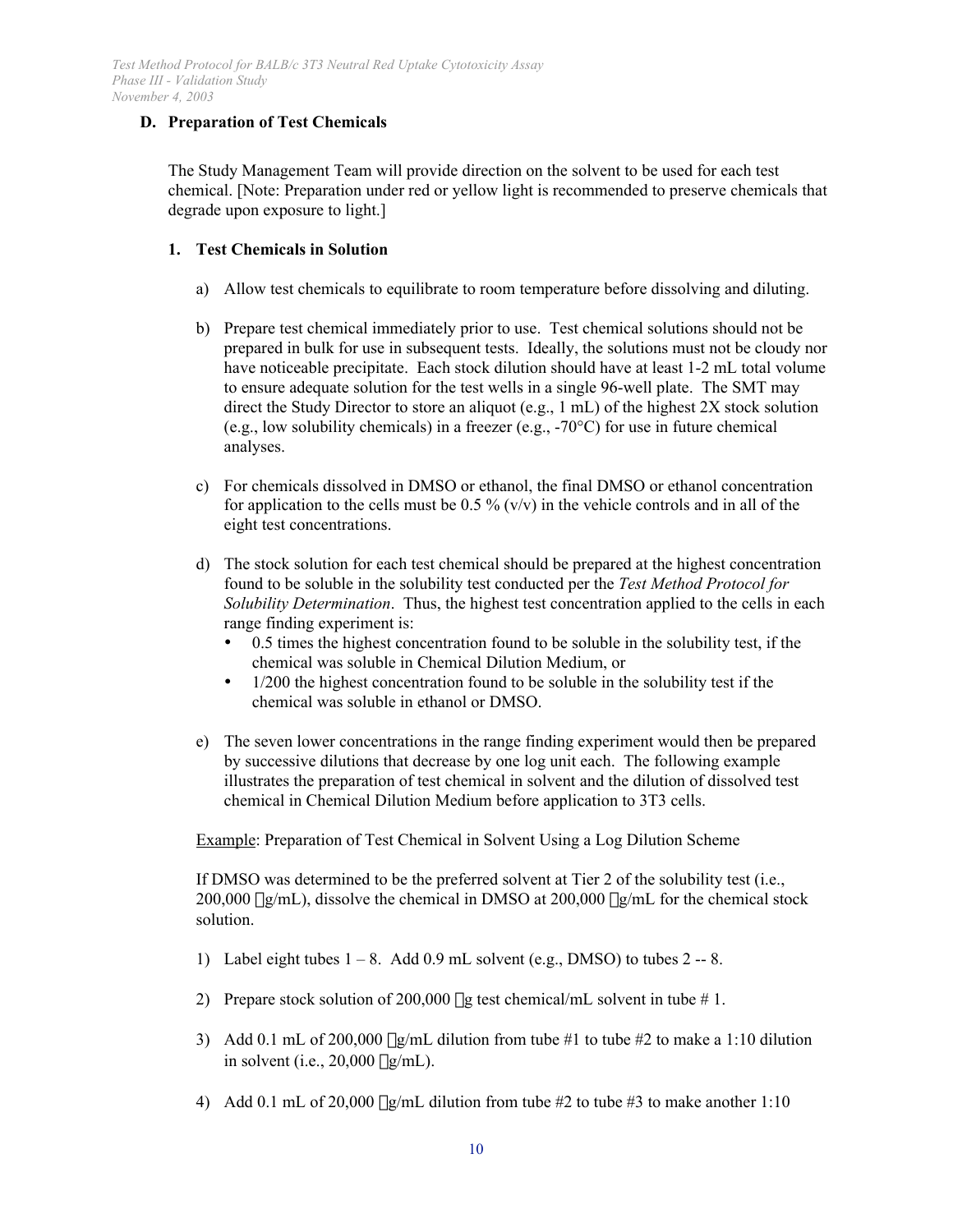dilution (i.e., 1:100 dilution from stock solution) in solvent (i.e.,  $2,000 \mu g/mL$ )

- 5) Continuing making serial 1:10 dilutions in the prepared solvent tubes.
- 6) Since each concentration is 200 fold greater than the concentration to be tested, make a 1:100 dilution by diluting 1 part dissolved chemical in each tube with 99 parts of Chemical Dilution Medium (e.g., 0.1 mL test chemical in DMSO + 9.9 mL Chemical Dilution Medium) to derive the eight 2X concentrations for application to 3T3 cells. Each 2X test chemical concentration will then contain 1 % v/v solvent. The 3T3 cells will have 0.05 mL Routine Culture Medium in the wells prior to application of the test chemical. By adding 0.05 mL of the appropriate 2X test chemical concentration to the appropriate wells, the test chemical will be diluted appropriately (e.g., highest concentration in well will be  $1,000 \mu g/mL$  in a total of 0.1 mL and the solvent concentration in the wells will be 0.5% v/v.
- 7) A test article prepared in Chemical Dilution Medium, DMSO, or ethanol may precipitate upon transfer into the Routine Culture Medium. The 2X dosing solutions should be evaluated for precipitates and the results recorded in the workbook. It will be permissible to test all of the dosing solutions in the dose range finding assay and main experiments. However, doses containing test article precipitates should be avoided and generally will not be used in the ICx determinations for the definitive tests. Precipitates in 2X dosing solutions are permissible for range finder tests but not for definitive tests.

Document all test chemical preparations in the Study Workbook.

# **2. pH of Test Chemical Solutions**

Prior to or immediately after application of the test chemical to the 96-well plate, measure the pH of the highest 2X dosing concentration of the test chemical (i.e., C1 in the test plate, see Figure 1) in culture medium. Use pH paper (e.g., pH  $0 - 14$  to estimate and pH  $5 - 10$  to determine more precise value; or Study Director's discretion) for measurements. The pH paper should be in contact with the solution for approximately one minute. Document the pH and note the color of the  $2X$  concentration medium (i.e., in the EXCEL $\circledR$  template). Medium color for all dosing dilutions should be noted in the workbooks. Do not adjust the pH.

# **3. Concentrations of Test Chemical**

a) Range Finder Experiment

Test eight concentrations of the test chemical by diluting the stock solution with a constant factor covering a large range. The initial dilution series shall be log dilutions (e.g., 1:10, 1:100, 1:1000, etc.).

If a range finder experiment does not generate enough cytotoxicity, then higher doses should be attempted. If cytotoxicity is limited by solubility, then more stringent solubility procedures to increase the stock concentration (to the maximum concentration specified in Section VII.D.3.b.) should be employed. Place the test chemical concentration into an incubator (37 $^{\circ}$ C ± 1 $^{\circ}$ C, 90 %  $\pm$  5 % humidity, 5.0 %  $\pm$  1 % CO<sub>2</sub>/air) and stir or rock for up to 3 hours, if necessary, to facilitate dissolution. For stocks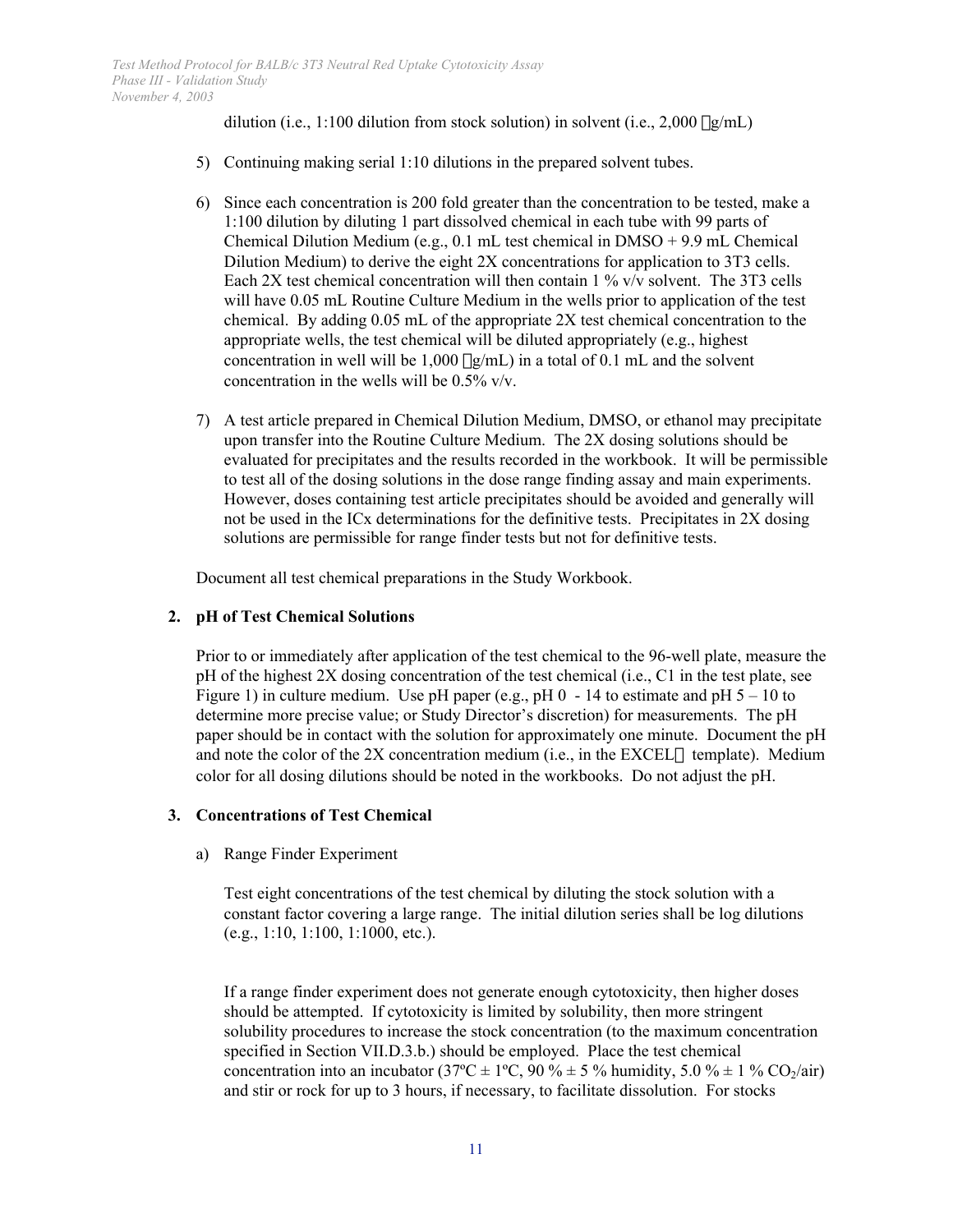prepared in medium, vessel caps should be loose to allow for  $CO<sub>2</sub>$  exchange. Proceed with dosing solution preparation and dosing.

 If a range finding test produces a biphasic curve, then the doses selected for the subsequent main experiments should cover the most toxic dose-response range (see Example 1 – the most toxic range is  $0.001 - 0.1 \mu g/mL$ .



**Example 1 – Biphasic Curve** 

b) Main Experiment

[Note: After the range finding assay is completed, the definitive concentration-response experiment shall be performed three times on three different days for each chemical (i.e., one plate per day per chemical.]

Depending on the slope of the concentration-response curve estimated from the range finder, the dilution/progression factor in the concentration series of the main experiment should be smaller (e.g., dilution factor of  $\sqrt[6]{10} = 1.47$ ). Cover the relevant concentration range around the IC<sub>50</sub> ( $> 0\%$  and  $< 100\%$  effect) preferably with several points of a graded effect, but with a minimum of two points, one on each side of the estimated  $IC_{50}$ value, avoiding too many non-cytotoxic and/or 100 %-cytotoxic concentrations. Experiments revealing less than one cytotoxic concentration on each side of the  $IC_{50}$ value shall be repeated, where possible, with a smaller dilution factor (see **Section VII.E.5.a.4**). Each experiment should have at least one cytotoxicity value  $> 0\%$  and  $\leq$ 50.0 % viability and at least one cytotoxicity value > 50.0 % and < 100 % viability. A progression factor of 1.21  $\left[\frac{12\sqrt{10}}{10}\right]$  is regarded the smallest factor achievable and will be the lowest dosing interval required.)

Determine which test chemical concentration is closest to the  $IC_{50}$  value (e.g., 50 %) cytotoxicity). Use that value as a central concentration and adjust dilutions higher and lower in equal steps for the definitive assay.

Maximum Doses to be Tested in the Main Experiments

If minimal or no cytotoxicity was measured in the dose range finding assay, a maximum dose for the main experiments will be established as follows: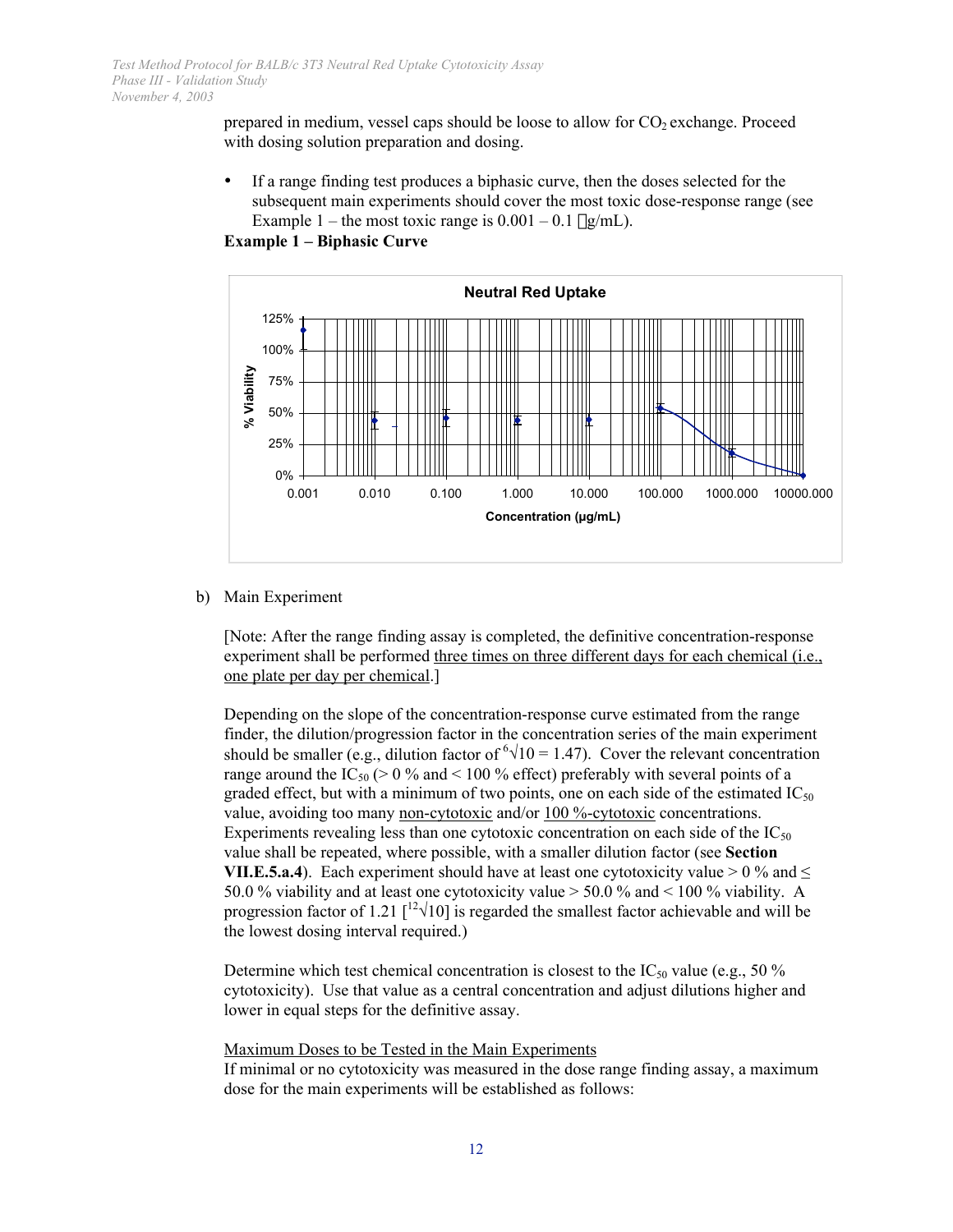For test chemicals prepared in Chemical Dilution Medium, the highest test article concentration that may be applied to the cells in the main experiments will be either 100 mg/mL, or the maximum soluble dose. Test chemical will be weighed into a glass tube and the weight will be documented. A volume of Chemical Dilution Medium will be added to the vessel so that the concentration is  $200,000 \mu g/mL$ (200 mg/mL). The solution is mixed using the mechanical procedures that produced solubility when performing the solubility test specified in *Test Method Protocol for Solubility Determination*. If complete solubility is achieved in medium, then 7 additional serial stock dosing solutions may be prepared from the 200 mg/mL 2X stock. If the test chemical is insoluble in medium at 200 mg/ml, proceed by adding medium, in small incremental amounts, to attempt to dissolve the chemical by using the sequence of mechanical procedures specified in *Test Method Protocol for Solubility Determination*. More stringent solubility procedures may be employed if needed based on results from the range finder experiment (**Section VII.D.3.a.**). The highest soluble stock solution will be used to prepare the 7 additional serial stock dosing solutions.

 For test chemicals prepared in either DMSO or ethanol, the highest test article concentration that may be applied to the cells in the main experiments will be either 2.5 mg/mL, or less, depending upon the maximum solubility in solvent. Weigh the test chemical into a glass tube and document the weight. Add the appropriate solvent (determined from the original solubility test) to the vessel so that the concentration is 500,000 mg/mL (500 mg/mL). Mix the solution using the sequence of mechanical procedures specified in *Test Method Protocol for Solubility Determination*. If complete solubility is achieved in the solvent, then 7 additional serial stock dosing solutions may be prepared from the 500 mg/mL 200X stock. If the test chemical is insoluble in solvent at 500 mg/ml, proceed by adding solvent, in small incremental amounts, to attempt to dissolve the chemical by again using the sequence of mixing procedures. The highest soluble stock solution will be used to prepare the 7 additional serial stock dosing solutions.

 If precipitates are observed in the 2X dilutions, continue with the experiment, make the appropriate observations and documentation, and report data to the SMT.

c) Test Chemical Dilutions

The dosing factor of 3.16 (=  $2\sqrt{10}$ ) divides a log into two equidistant steps, a factor of 2.15 (=  $\sqrt[3]{10}$ ) divides a decade into three steps. The factor of 1.47 (=  $\sqrt[6]{10}$ ) divides a log into six equidistant steps, the factor of 1.78  $({}^{4}\sqrt{10})$  divides a log into four equidistant steps, and the factor of 1.21 (=  $12\sqrt{10}$ ) divides the log into 12 steps.

#### EXAMPLE:

| 10 |                        |                        |      |                      |      | 31.6 |      |      |      |      |                 | 100 |
|----|------------------------|------------------------|------|----------------------|------|------|------|------|------|------|-----------------|-----|
| 10 |                        |                        |      | $^{\sim}$ 1<br>ن 1 گ |      |      |      | 46.4 |      |      |                 | 100 |
| 10 |                        | 14.7                   |      | $^{\sim}$ 1<br>ن 1 گ |      | 31.6 |      | 46.4 |      | 68.1 |                 | 100 |
| 10 | $\sim$<br>$1 \angle 1$ | $\overline{ }$<br>14.1 | 17.8 | $^{\sim}$ 1<br>41.J  | 26.1 | 31.6 | 38.3 | 46.4 | 56.2 | 68.1 | $\circ$<br>04.5 | 100 |

The technical production of decimal geometric concentration series is simple. An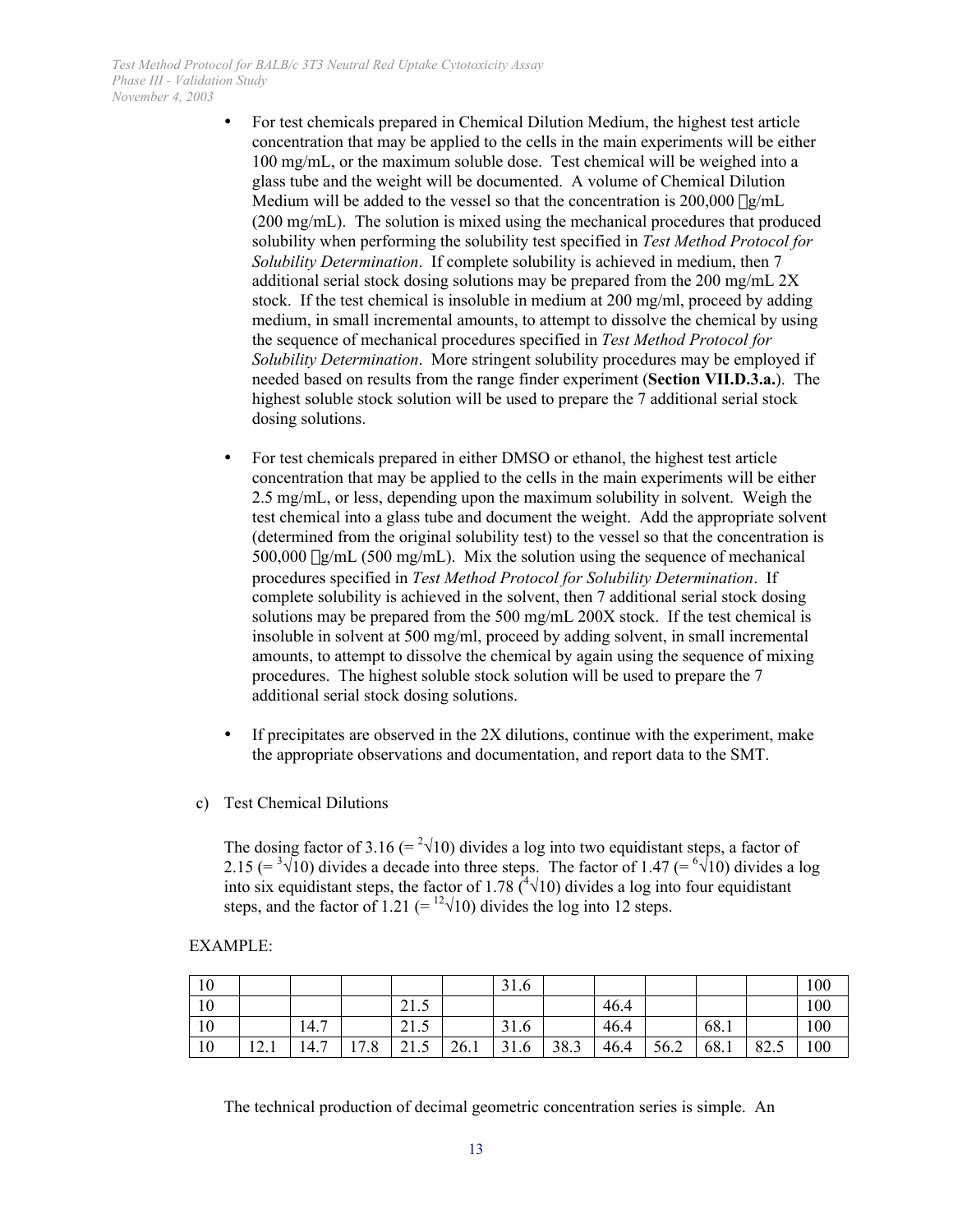example is given for factor 1.47:

*Dilute 1 volume of the highest concentration by adding 0.47 volumes of diluent. After equilibration, dilute 1 volume of this solution by adding 0.47 volumes of diluent...(etc.).* 

### **E. Test Procedure**

### **1. 96-Well Plate Configuration**

The 3T3 NRU assay for test chemicals will use the 96-well plate configuration as shown in **Figure 1**.

*Figure 1. 96-Well Plate Configuration for Positive Control (PC) and Test Chemical Assays* 

|               | 1          | $\overline{2}$ | 3      | 4              | 5      | 6      | 7      | 8      | 9      | 10     | 11              | 12         |
|---------------|------------|----------------|--------|----------------|--------|--------|--------|--------|--------|--------|-----------------|------------|
| $\mathbf{A}$  | <b>VCb</b> | <b>VCb</b>     | $C_1b$ | $C_2b$         | $C_3b$ | $C_4b$ | $C_5b$ | $C_6b$ | $C_7b$ | $C_8b$ | <b>VCb</b>      | <b>VCb</b> |
| B             | <b>VCb</b> | VC1            | $C_1$  | C <sub>2</sub> | $C_3$  | $C_4$  | $C_5$  | $C_6$  | $C_7$  | $C_8$  | VC <sub>2</sub> | <b>VCb</b> |
| $\mathcal{C}$ | <b>VCb</b> | VC1            | $C_1$  | C <sub>2</sub> | $C_3$  | $C_4$  | $C_5$  | $C_6$  | $C_7$  | $C_8$  | VC <sub>2</sub> | VCb        |
| D             | <b>VCb</b> | VC1            | $C_1$  | C <sub>2</sub> | $C_3$  | $C_4$  | $C_5$  | $C_6$  | $C_7$  | $C_8$  | VC <sub>2</sub> | VCb        |
| E             | <b>VCb</b> | VC1            | $C_1$  | C <sub>2</sub> | $C_3$  | $C_4$  | $C_5$  | $C_6$  | $C_7$  | $C_8$  | VC <sub>2</sub> | VCb        |
| $\mathbf{F}$  | <b>VCb</b> | VC1            | $C_1$  | C <sub>2</sub> | $C_3$  | $C_4$  | $C_5$  | $C_6$  | $C_7$  | $C_8$  | VC <sub>2</sub> | <b>VCb</b> |
| G             | <b>VCb</b> | VC1            | $C_1$  | C <sub>2</sub> | $C_3$  | $C_4$  | $C_5$  | $C_6$  | $C_7$  | $C_8$  | VC <sub>2</sub> | VCb        |
| H             | <b>VCb</b> | <b>VCb</b>     | $C_1b$ | $C_2b$         | $C_3b$ | $C_4b$ | $C_5b$ | $C_6b$ | $C_7b$ | $C_8b$ | <b>VCb</b>      | VCb        |

VC1 and VC2 = VEHICLE CONTROL

| $C_1 - C_8$     | $=$ Test Chemicals or PC (SLS) at eight concentrations        |
|-----------------|---------------------------------------------------------------|
|                 | $(C1 =$ highest, $C8 =$ lowest)                               |
| h               | $= BLANKS$ (Test chemical or PC, but contain <b>no</b> cells) |
| VC <sub>b</sub> | $=$ VEHICLE CONTROL BLANK (contain no cells)                  |

# **2. Application of Test Chemical**

- a) Two optional methods for rapidly applying the 2X dosing solutions onto the 96-well plates may be utilized.
	- 1) The first method is to add each of the 2X dosing solutions into labeled, sterile reservoirs (e.g., Corning/Costar model 4870 sterile polystyrene 50 mL reagent reservoirs; or Corning/Transtar model 4878 disposable reservoir liners, 8-channel; or other multichannel reservoirs).
	- 2) The second method utilizes a "dummy" plate (i.e., an empty sterile 96-well plate) prepared to hold the dosing solutions immediately prior to treatment of the test plate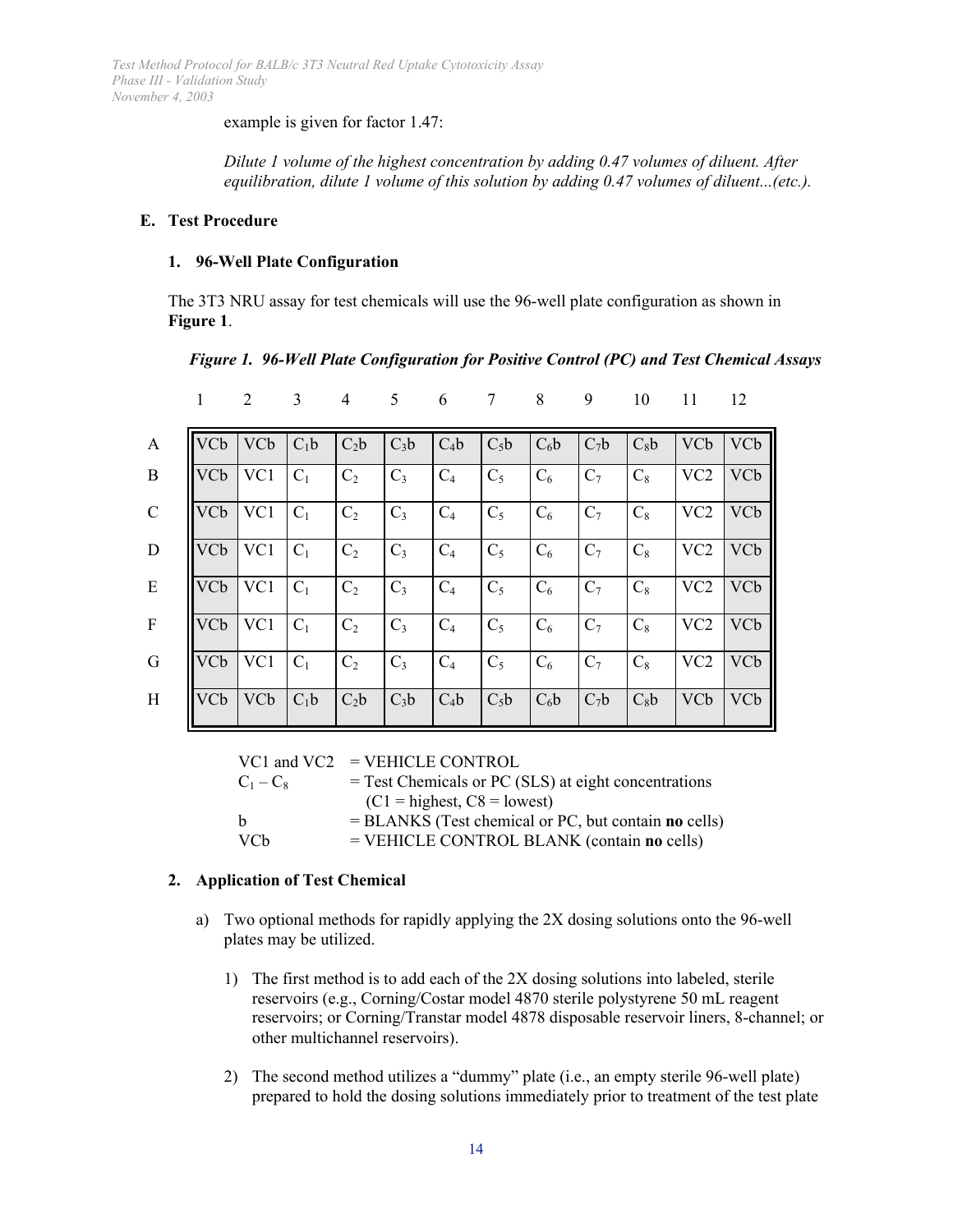(with cells). The test chemical and control dosing solutions should be dispensed into the dummy plate in the same pattern/order as will be applied to the plate containing cells. More volume than needed for the test plate (i.e. greater than 50  $\mu$ I/well) should be in the wells of the dummy plate.

At the time of treatment initiation, a multi-channel micropipettor is used to transfer the 2X dosing solutions, from the reservoirs or dummy plate, to the appropriate wells on the treatment plate (as described in step c. below). These methods will ensure that the dosing solutions can be transferred rapidly to the appropriate wells of the test plate to initiate treatment times and to minimize the range of treatment initiation times across a large number of treatment plates, and to prevent "out of order" dosing. Do not use a multichannel repeater pipette for dispensing test chemical to the plates.

- b) After 24 h  $\pm$  2 h incubation of the cells, remove Routine Culture Medium from the cells by careful inversion of the plate (i.e., "dump") over an appropriate receptacle. Gently blot the plate on a sterile paper towel so that the monolayer is minimally disrupted. Do not use automatic plate washers for this procedure nor vacuum aspiration.
- c) Immediately add 50  $\mu$ L of fresh pre-warmed Routine Culture Medium to all of the wells, including the blanks. Fifty microliters  $(50 \mu L)$  of dosing solution will be rapidly transferred from the 8-channel reservoir (or dummy plate) to the appropriate wells of the test plate using a single delivery multi-channel pipettor. For example, the VC may be transferred first (into columns 1, 2, 11, and 12), followed by the test article dosing solutions from lowest to highest dose, so that the same pipette tips on the multi-channel pipettor can be used for the whole plate. [The Vehicle Control blank (VCb) wells (column 1, column 12, wells A2, A11, H2, H11) will receive the Vehicle Control dosing solutions (which should include any solvents used). Blanks for wells  $A3 - A10$  and  $H3 -$ H10 shall receive the appropriate test chemical solutions for each concentration (e.g., wells A3 and H3 receive  $C_1$  solution).
- d) Incubate cells for 48 h  $\pm$  0.5 h (37°C  $\pm$  1°C, 90 %  $\pm$  5 % humidity, and 5.0 %  $\pm$  1 %  $CO<sub>2</sub>/air$ ).
- e) **Positive Control**: For each set of test chemical plates used in an assay, a separate plate of positive control concentrations will be set up following the concentration range established in the development of the positive control database in Phase I of the Validation Study. If multiple sets of test chemical plates are set up, then clearly designate the positive control plates for each set; each set will be an individual entity. The Study Director will decide how many test chemical plates will be run with a positive control plate. The mean  $IC_{50} \pm$  two and a half standard deviations (SD) for the SLS acceptable tests from Phases Ia, Ib, and II (after the removal of outliers) are the values that will be used as an acceptance criterion for test sensitivity for the 3T3 NRU assay. This plate will follow the same schedule and procedures as used for the test chemical plates (including appropriate chemical concentrations in the appropriate wells and meeting test acceptance criteria – see **sections VII.E.1, E.2, and E.5**).

# **3. Microscopic Evaluation**

After at least 46 h treatment, examine each plate under a phase contrast microscope to identify systematic cell seeding errors and growth characteristics of control and treated cells. Record any changes in morphology of the cells due to the cytotoxic effects of the test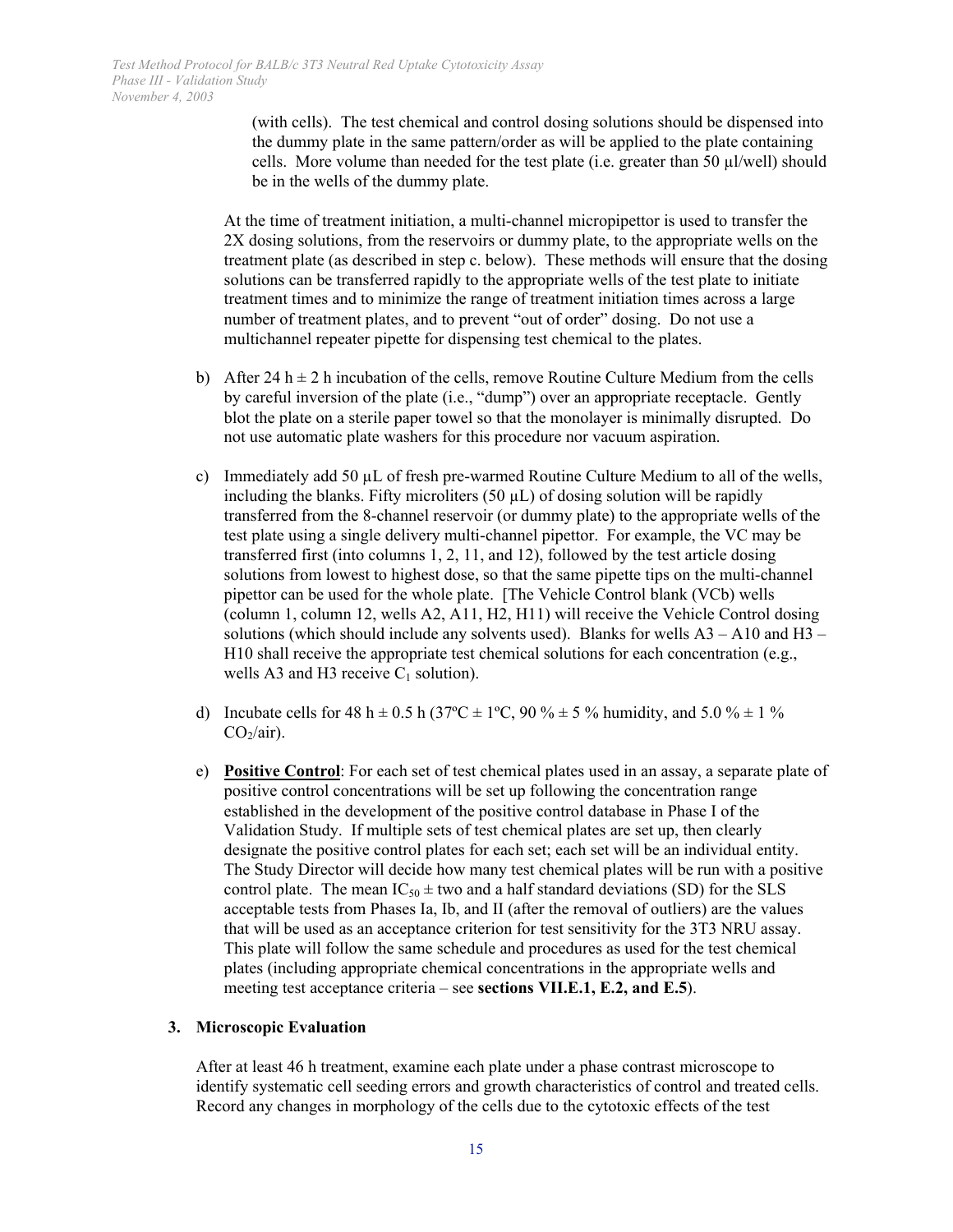chemical, but do not use these records for any quantitative measure of cytotoxicity. Undesirable growth characteristics of control cells may indicate experimental error and may be cause for rejection of the assay. Use the following Visual Observations Codes in the description of cell culture conditions. Numerical scoring of the cells (see **Section VII.E.3**) should be determined and documented in the Study Workbook and in the appropriate section of Addendum II of the EXCEL® study template.

| <b>Note Code</b> | <b>Note Text</b>                                 |
|------------------|--------------------------------------------------|
|                  |                                                  |
|                  | Normal Cell Morphology                           |
| $\overline{2}$   | Low Level of Cell Toxicity                       |
| 3                | Moderate Level of Cell Toxicity                  |
| 4                | High level of Cell Toxicity                      |
| 1P               | Normal Cell Morphology with Precipitate          |
| 2P               | Low Level of Cell Toxicity with Precipitate      |
| 3P               | Moderate Level of Cell Toxicity with Precipitate |
| 4P               | High level of Cell Toxicity with Precipitate     |
| 5Ρ               | Unable to View Cells Due to Precipitate          |

# Visual Observations Codes

# **4. Measurement of NRU**

- $CO<sub>2</sub>/air$ ) for  $3\pm0.1$  h. Observe the cells briefly during the NR incubation (e.g., between 2 a) Carefully remove (i.e., "dump") the medium with test chemical and rinse the cells very carefully with 250 µL pre-warmed D-PBS. Remove the rinsing solution by dumping and remove excess by gently blotting on paper towels. Add 250 µL NR medium (to all wells including the blanks) and incubate ( $37^{\circ}C \pm 1^{\circ}C$ , 90 %  $\pm$  5 % humidity, and 5.0 %  $\pm$  1 % and 3 h – Study Director's discretion) for NR crystal formation. Record observations in the Study Workbook. Study Director can decide to reject the experiment if excessive NR crystallization has occurred.
- b) After incubation, remove the NR medium, and carefully rinse cells with  $250 \mu$  prewarmed D-PBS.
- c) Decant and blot D-PBS from the plate.
- d) Add exactly 100  $\mu$ l NR Desorb (ETOH/acetic acid) solution to all wells, including blanks.
- e) Shake microtiter plate rapidly on a microtiter plate shaker for  $20 45$  min to extract NR from the cells and form a homogeneous solution. Plates should be protected from light by using a cover during shaking.
- f) Plates should be still for at least five minutes after removal from the plate shaker (or orbital mixer). If any bubbles are observed, assure that they have been ruptured prior to reading the plate. Measure the absorption (within 60 minutes of adding NR Desorb solution) of the resulting colored solution at 540 nm  $\pm$  10 nm in a microtiter plate reader (spectrophotometer), using the blanks as a reference. [Note: Phases Ia and Ib data show the mean OD value for the plate blanks to be  $0.057 \pm 0.043$  for 3T3 cells ( $\pm 2.5$  standard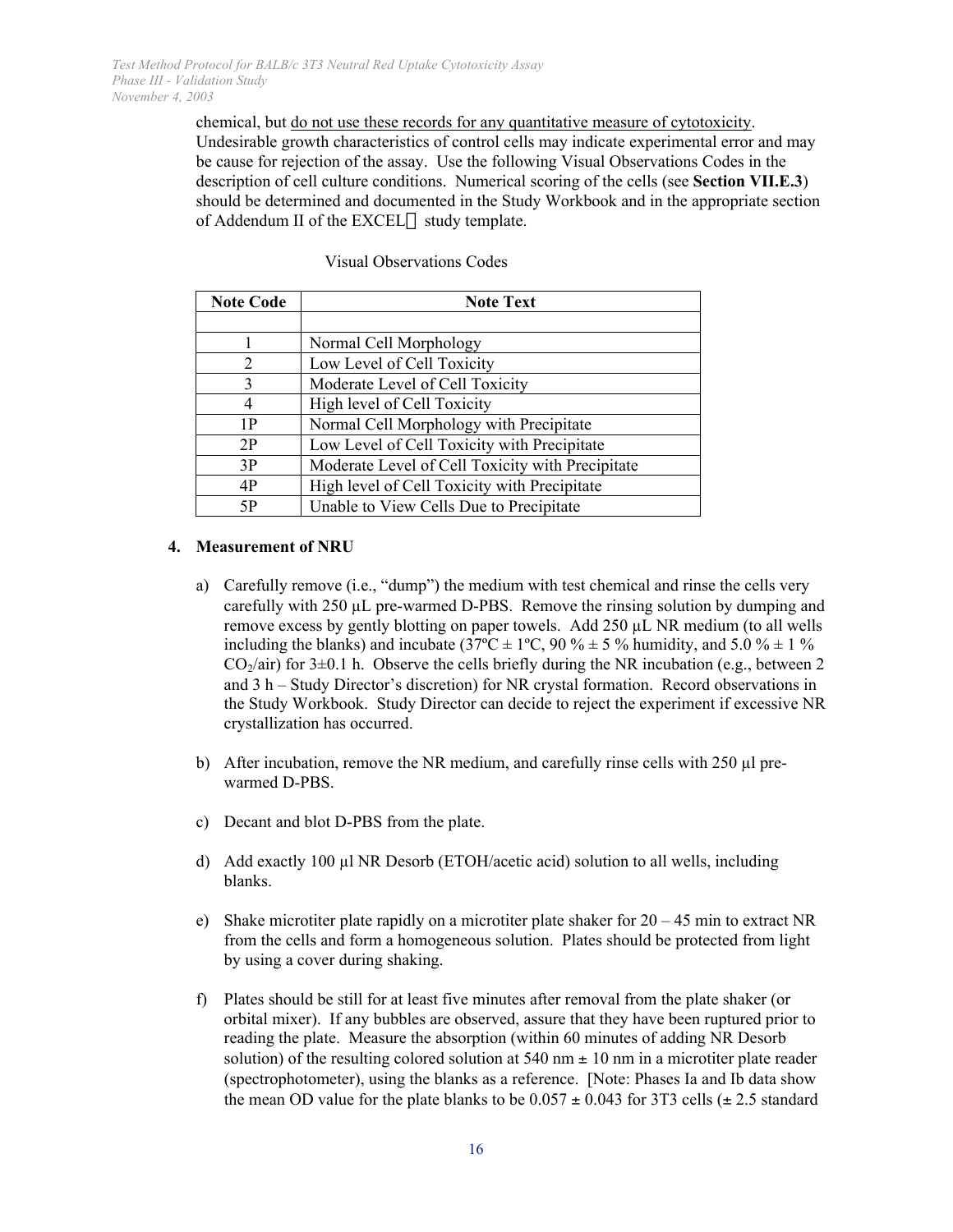deviations; data from 3 labs;  $N = 189$ ). Use this range as a **guide** for assessment of the blank values.] Save raw data in the Excel format as provided by the SMT.

#### **5. Quality Check of 3T3 NRU Assay**

a) Test Acceptance Criteria

All acceptance criteria (i.e., criteria 1, 2, and 3) must be met for a test to be acceptable.

- 1) The PC (SLS) IC<sub>50</sub> must be within  $\pm$  two and a half (2.5) standard deviations of the historical mean established by the Test Facility (as per **VII.E.2.e**), and must meet criteria 2 and 3, and must have an  $r^2$  (coefficient of determination) value calculated for the Hill model fit (i.e., from PRISM® software)  $\geq$  0.85.
- 2) The left and right mean of the VCs do not differ by more than 15% from the mean of all VCs.
- 3) At least one calculated cytotoxicity value  $> 0\%$  and  $\leq 50.0\%$  viability and at least one calculated cytotoxicity value > 50.0 % and < 100 % viability must be present.

*Exception:* If a test has only one point between 0 and 100 % **and** the smallest dilution factor (i.e., 1.21) was used **and** all other test acceptance criteria were met, then the test will be considered acceptable.

**Stopping Rule for Insoluble Chemicals**: If the most rigorous solubility procedures have been performed and the assay cannot achieve adequate toxicity to meet the test acceptance criteria after three definitive trials, then the Study Director may end all testing for that particular chemical.

[Note: A corrected mean  $OD_{540 \pm 10nm}$  of 0.103 - 0.813 for the VCs is a target range but will not be a test acceptance criterion. Range determined from Phase Ib VC OD values from 3 laboratories (mean  $\pm$  2.5 standard deviations, N = 98).]

b) Checks for Systematic Cell Seeding Errors

To check for systematic cell seeding errors, untreated VCs are placed both at the left side (row 2) and the right side (row 11 for the test plates) of the 96-well plate. Aberrations in the cell monolayer for the VCs may reflect a volatile and toxic test article present in the assay. If volatility is suspected, then proceed to **Section VII.E.6**.

Checks for cell seeding errors may also be performed by examining each plate under a phase contrast microscope to assure that cell quantity is consistent.

# **6. Volatility of Test Chemicals**

Highly volatile test chemicals may generate vapors from the treatment medium during the test chemical treatment incubation period. These vapors may become resorbed into the treatment medium in adjacent wells, such that culture wells nearest the highest doses may become contaminated by exposure to resorbed test article vapors. If the test chemical is particularly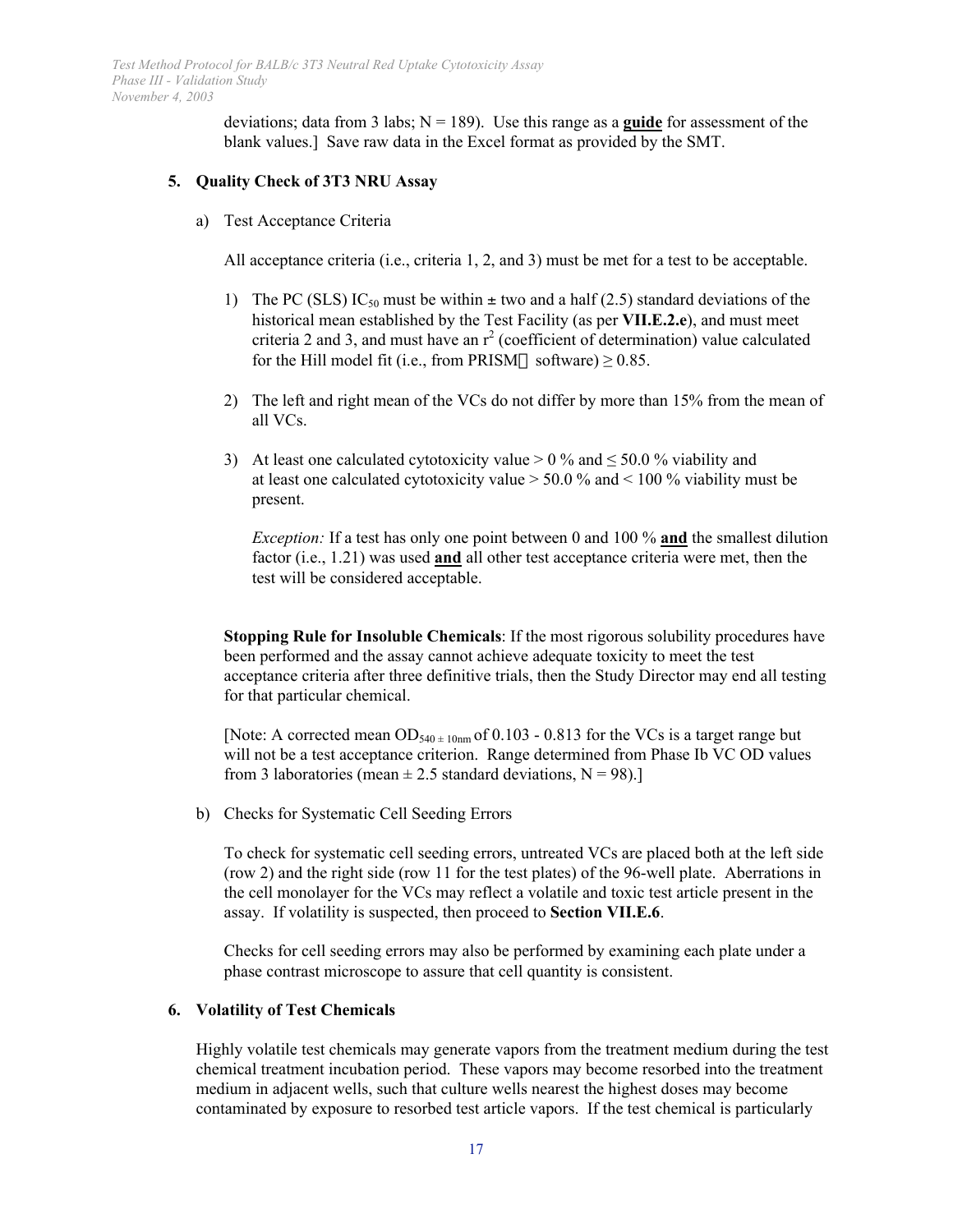toxic at the doses tested, the cross contamination may be evident as a significant reduction in viability in the vehicle control cultures (i.e., VC1) adjacent to the highest test chemical doses.

If potential test article volatility is suspected  $(e.g., for low density liquids)$  or if the initial range finder test (non-sealed plate) results show evidence of toxic effects in the control cultures (i.e.,  $> 15\%$  difference in viability between VC1 [column 2] and VC2 [column 11]), then seal the subsequent test plates by the following procedure.

- a) Plate Sealer Method
	- 1) Plates and chemicals will be prepared as usual according to **Sections VII.D and VII.E**.
	- 2) Immediately after the 96-well culture plate has been treated with the suspected volatile chemical (**Section VII.E.2.b**), apply the adhesive plate sealer (e.g., using a hand, microplate roller, etc.) directly over the culture wells. Assure that the sealer adheres to each culture well (well tops should be dry). Place the 96-well plate cover over the sealed plate and incubate the plate under specified conditions (**Section VII.E.2.b**). [Note: Do not jam the plate lid over the film to avoid deforming the sealer and causing the sealer to detach from culture wells. Loose fit of the plate lid is acceptable.]
	- 3) At the end of the treatment period, the plate sealer should be carefully removed to avoid spillage. Continue with the NRU assay as per **Section VII.E.4**.

# **F. Data Analysis**

The Study Director will use good biological/scientific judgment for determining "unusable" wells that will be excluded from the data analysis and provide explanations for the removal of any data from the analysis.

A calculation of cell viability expressed as NRU is made for each concentration of the test chemical by using the mean NRU of the six replicate values (minimum of four acceptable replicate well) per test concentration (blanks will be subtracted). This value is compared with the mean NRU of all VC values. Relative cell viability is then expressed as percent of untreated VC. If achievable, the eight concentrations of each chemical tested will span the range of no effect up to total inhibition of cell viability. Data from the microtiter plate reader shall be transferred to the Excel® spreadsheet template provided by the SMT. The template will automatically determine cell viability,  $IC_{50}$  values by linear interpolation, and perform statistical analyses (including statistical identification of outliers). The template will also calculate the concentrations associated with 20 %, 50 %, and 80 % viability using the Hill slope and  $EC_{50}$  (i.e.,  $IC_{50}$ ) from the Hill function analysis.

The Hill function analysis shall be performed using statistical software (e.g., GraphPad PRISM $\circledR$ ) 3.0) and a template specified by the SMT to calculate  $IC_{20}$ ,  $IC_{50}$ , and  $IC_{80}$  values (and the associated confidence limits) for each test chemical.

The Testing Facility shall report data using at least three (3) significant figures and shall forward the results from each assay to the SMT through the designated contacts in electronic format and hard copy upon completion of testing. The SMT will be directly responsible for the statistical analyses of the Validation Study data.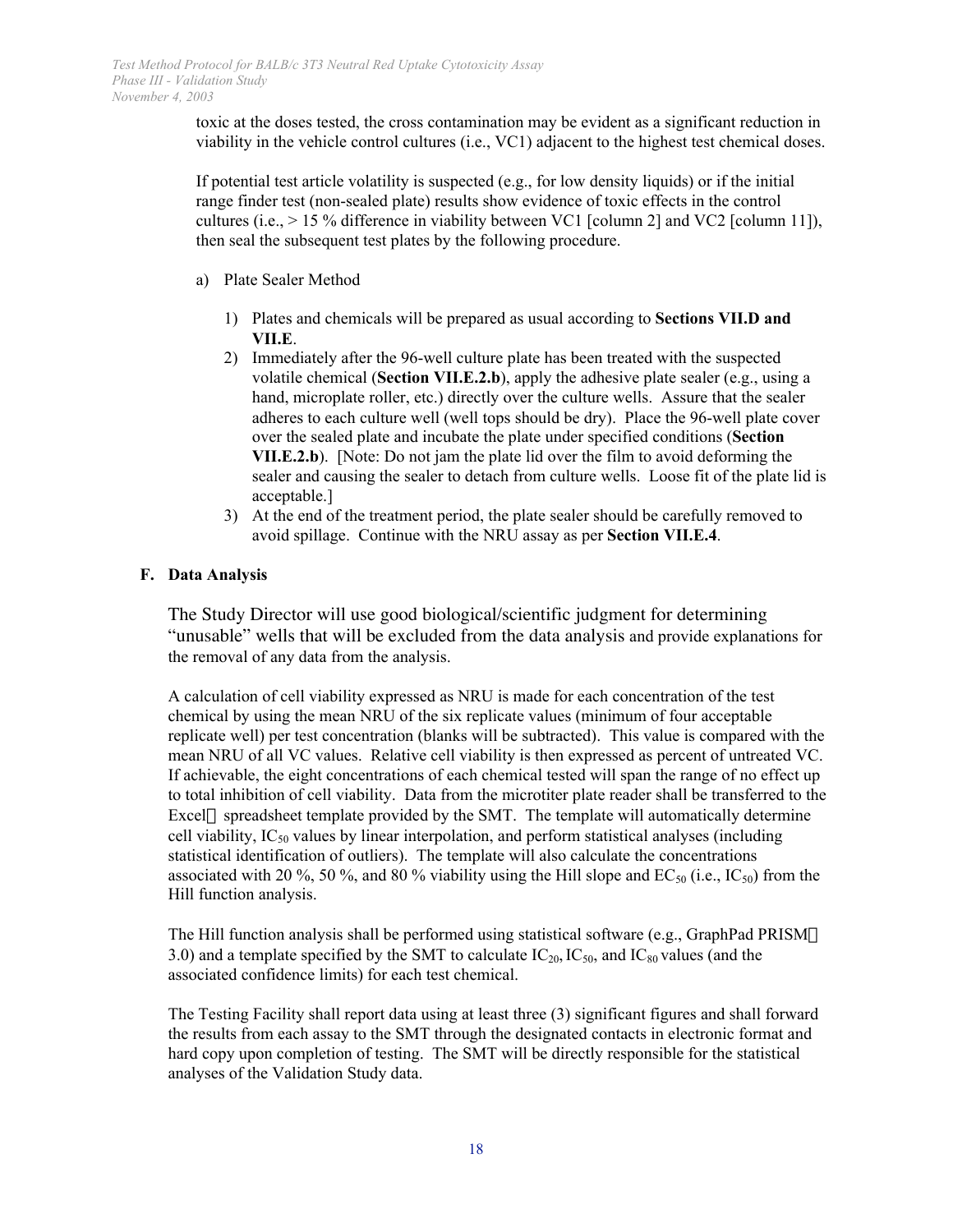# **VIII. REFERENCES**

Hackenberg, U. and H. Bartling. 1959. Messen und Rechnen im pharmakologischen Laboratorium mit einem speziellen Zahlensystem (WL24-System). Arch. Exp. Pathol. Pharmakol. 235: 437-463.

Spielmann, H., S. Gerner, S. Kalweit, R. Moog, T. Wirnserberger, K. Krauser, R. Kreiling, H. Kreuzer, N.P. Luepke, H.G. Miltenburger, N. Müller, P. Murmann, W. Pape, B. Siegmund, J. Spengler, W. Steiling, and F.J. Wiebel. 1991. Interlaboratory assessment of alternatives to the Draize eye irritation test in Germany. Toxicol. *In Vitro* 5: 539-542.

*Test Method Protocol for Solubility Determination. In Vitro* Cytotoxicity Validation Study. Phase III. August 29, 2003. Prepared by The National Toxicology Program (NTP) Interagency Center for the Evaluation of Alternative Toxicological Methods (NICEATM).